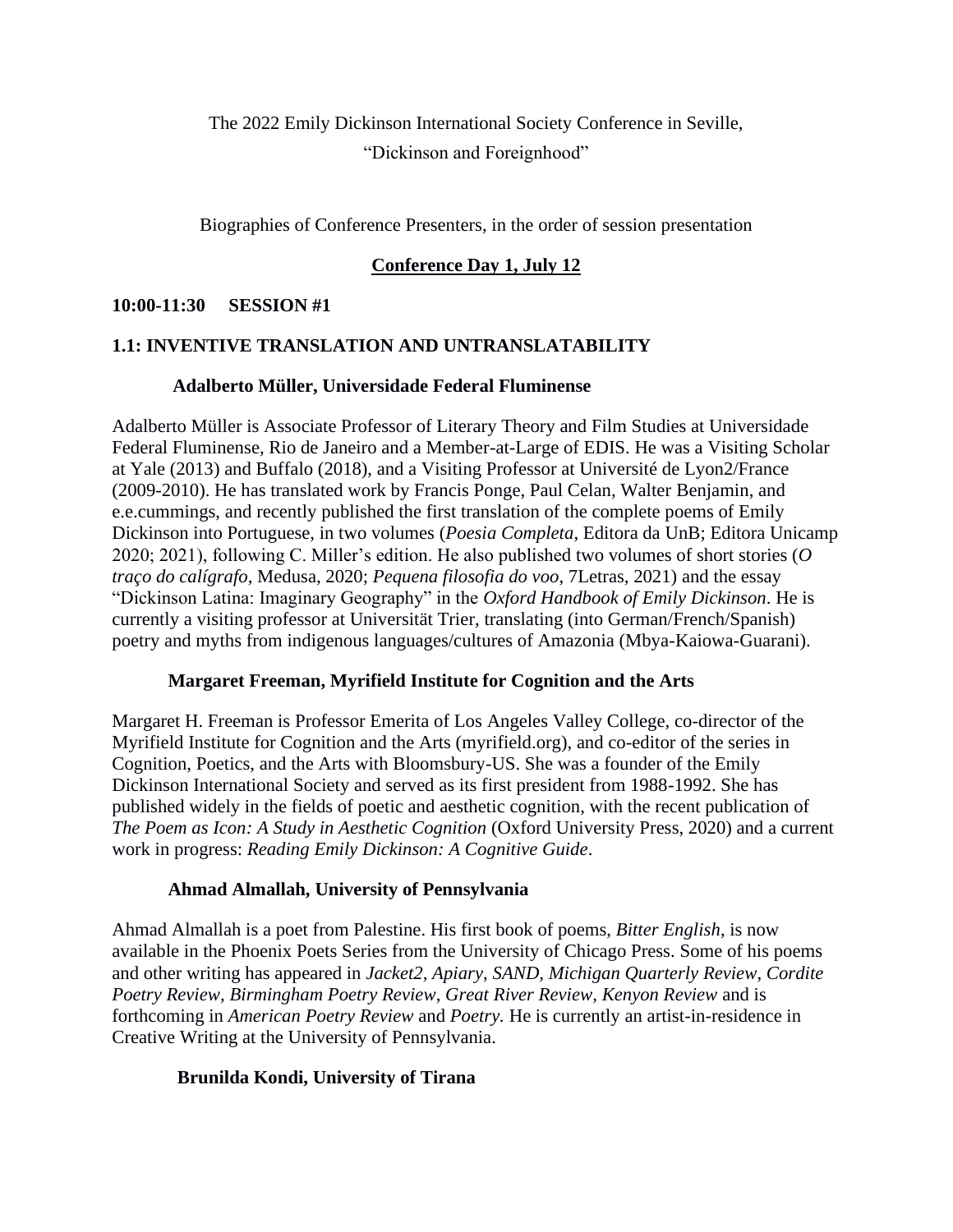Brunilda Kondi teaches American Culture and 19<sup>th</sup>-century American Literature at the Faculty of Foreign Languages, University of Tirana, Albania. She is particularly interested in the effect of Emily Dickinson's poetry on the reader and poetry therapy methods used in the literature classroom, for which she received a Fulbright Scholarship to do research at the University of Maryland, College Park. Brunilda has been attending the Emily Dickinson's International Society activities since 2015, both in person and virtually.

## **1.2 EMBODYING PERCEPTION**

### **Sabine Sielke, University of Bonn**

Sabine Sielke is Chair of North American Literature and Culture and Director of the North American Studies Program and the German-Canadian Centre at the University of Bonn. Her publications include *Reading Rape* (Princeton 2002) and *Fashioning the Female Subject* (Ann Arbor 1997), the series *Transcription*, and 20 (co-)edited books, most recently *Nostalgia: Imagined Time-Spaces in Global Media Cultures* (2017); *Knowledge Landscapes North America* (2016); *New York, New York! Urban Spaces, Dreamscapes, Contested Territories* (2015), *American Studies Today: New Research Agendas* (2014), and 140 essays on poetry, (post-) modern literature and culture, literary and cultural theory, gender and African American studies, popular culture, and the interfaces of cultural studies and the sciences.

## **Manuel Herrero-Puertas, National Taiwan University**

Manuel Herrero-Puertas is Assistant Professor of Foreign Languages and Literatures at National Taiwan University, where he teaches courses on early American literature, 19<sup>th</sup>-century American literature, and disability studies. He writes on the intersection of literature, discourses of disability, and political fantasy. His work has appeared in *American Quarterly*, *ATLANTIS*, *Concentric*, the *Journal of Literary & Cultural Disability Studies*, and is forthcoming in *Poe Studies: History, Theory, and Interpretation*. His current monograph project argues for a nonpsychoanalytic engagement with the transatlantic gothic, making a case instead for the genre's accessible materiality and latent crip politics.

### **Sophia Houghton, University of North Carolina at Chapel Hill**

Sophia Houghton graduated from the University of North Carolina at Chapel Hill in May 2021 with a BA in English & Comparative Literature. Her interest in Dickinson originated in a course on nineteenth-century American poetry with Dr. Eliza Richards, for which she wrote an initial iteration of her paper, "To Know Not What "Lasts": Dickinson, Thermal Energy and Limited Perception." Her doctoral research will center on the American Renaissance period, material and object-studies and ecocriticism.

### **Paul Crumbley, Utah State University**

Paul Crumbley is Professor of English at Utah State University and a past President of the Emily Dickinson International Society. His books on Dickinson include *Inflections of the Pen: Dash and Voice in Emily Dickinson* (1997), *Winds of Will: Emily Dickinson and the Sovereignty of Democratic Thought* (2010), and *Dickinson's Fascicles: A Spectrum of Possibilities* (2014), co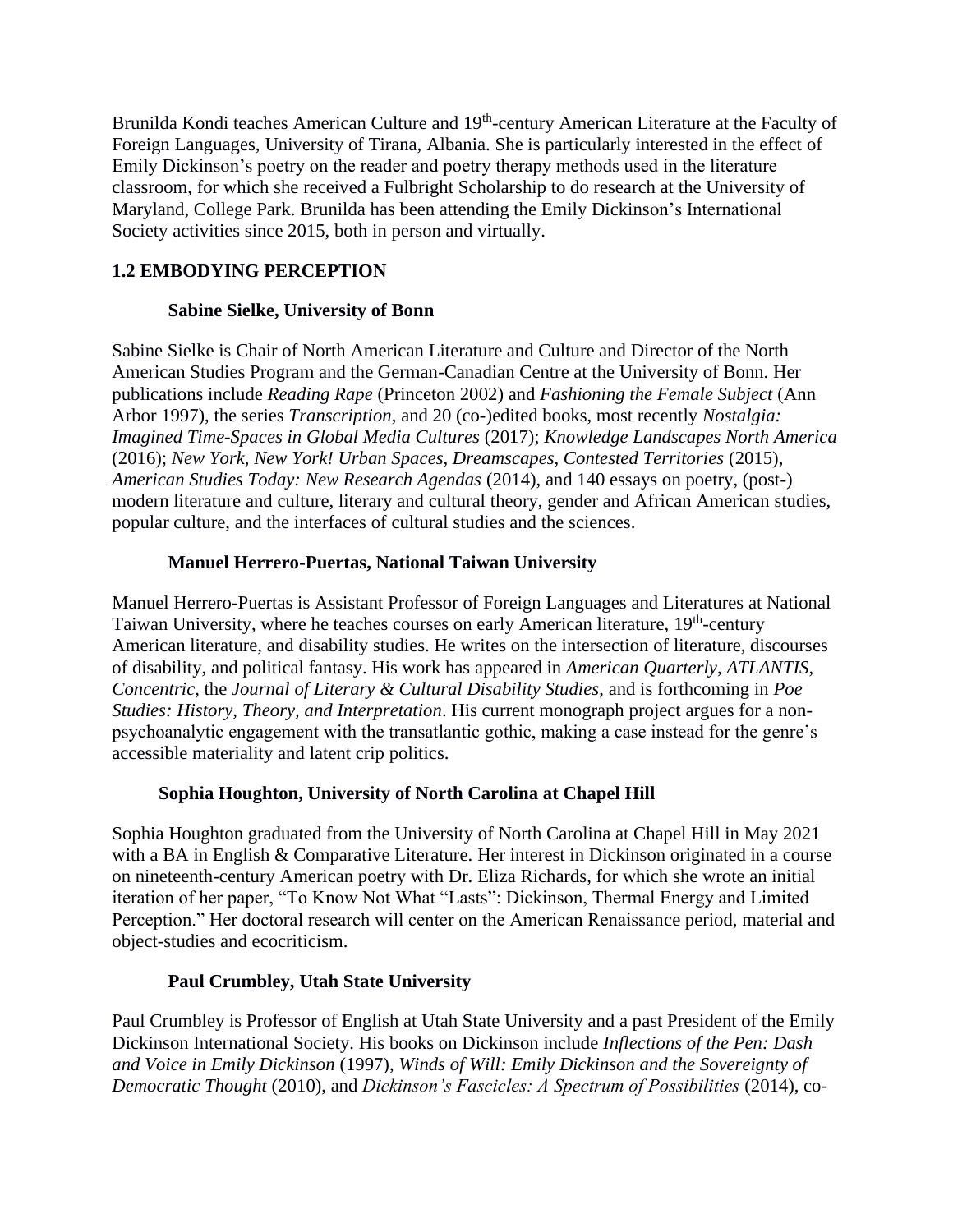edited with Eleanor Elson Heginbotham. He is currently working on a book about the poems of May Swenson.

### **1.3 DICKINSON AND NINETEETH-CENTURY TOUCHSTONES**

### **Renée Bergland, Simmons University**

Renée Bergland is Professor of English in the Gwen Ifill College of Media, Arts, and Humanities at Simmons University. She is the author of *The National Uncanny: Indian Ghosts and American Subjects* (University Press of New England, 2000) and *Maria Mitchell and the Sexing of Science: An Astronomer Among the American Romantics* (Beacon Press, 2008). With Gary Williams, she edited *Philosophies of Sex: New Essays on Julia Ward Howe's* Hermaphrodite (Ohio State University Press, 2012). Since 2014, she has been the book review editor for the Emily Dickinson International Society *Bulletin*.

### **Páraic Finnerty, University of Portsmouth**

Páraic Finnerty is Reader in English and American Literature at the University of Portsmouth. He is the author of *Emily Dickinson's Shakespeare* (2006) and co-author of *Victorian Celebrity Culture and Tennyson's Circle* (2013). His next book, *Dickinson and her British Contemporaries: Victorian Poetry in Nineteenth-Century America*, is forthcoming from Edinburgh University Press.

### **Michael L. Manson, Georgetown Day School**

Michael L. Manson teaches at Georgetown Day School in Washington, DC. His essay "'The Thews of Hymn': Dickinson's Metrical Grammar" appears in *Blackwell's Companion to Emily Dickinson*, and he reviewed Victoria N. Morgan's *Emily Dickinson and Hymn Culture* for *The Emily Dickinson Journal*. He has contributed entries to the *Princeton Encyclopedia of Poetry and Poetics* (2012) and published articles on Harper Lee, Sterling A. Brown, Robert Frost, Gary Soto, Robert Hass, and Jay Wright. He is co-editor of *The Calvinist Roots of the Modern Era* and is former president of the Robert Frost Society and former executive director of NEMLA.

### **Thomas W. Howard, Washington University in St. Louis**

Thomas W. Howard is a PhD candidate in English and American Literature at Washington University in St. Louis. His dissertation, "Pragmatic Ambiguities: Aphoristic Thinking in the American Nineteenth Century," examines the aphorism as a poetic method of thinking among 19<sup>th</sup>-century American nonfiction prose writers, especially the Transcendentalists and Pragmatists. He is currently in Germany on a Fulbright Research Fellowship, being hosted by the John F. Kennedy Institute for North American Studies, part of the Freie Universität Berlin.

## **12:00-1:30 PLENARY PANEL #1**

## **DICKINSON FROM NEW EDITORIAL PERSPECTIVES**

## **Marta L. Werner, Loyola University Chicago**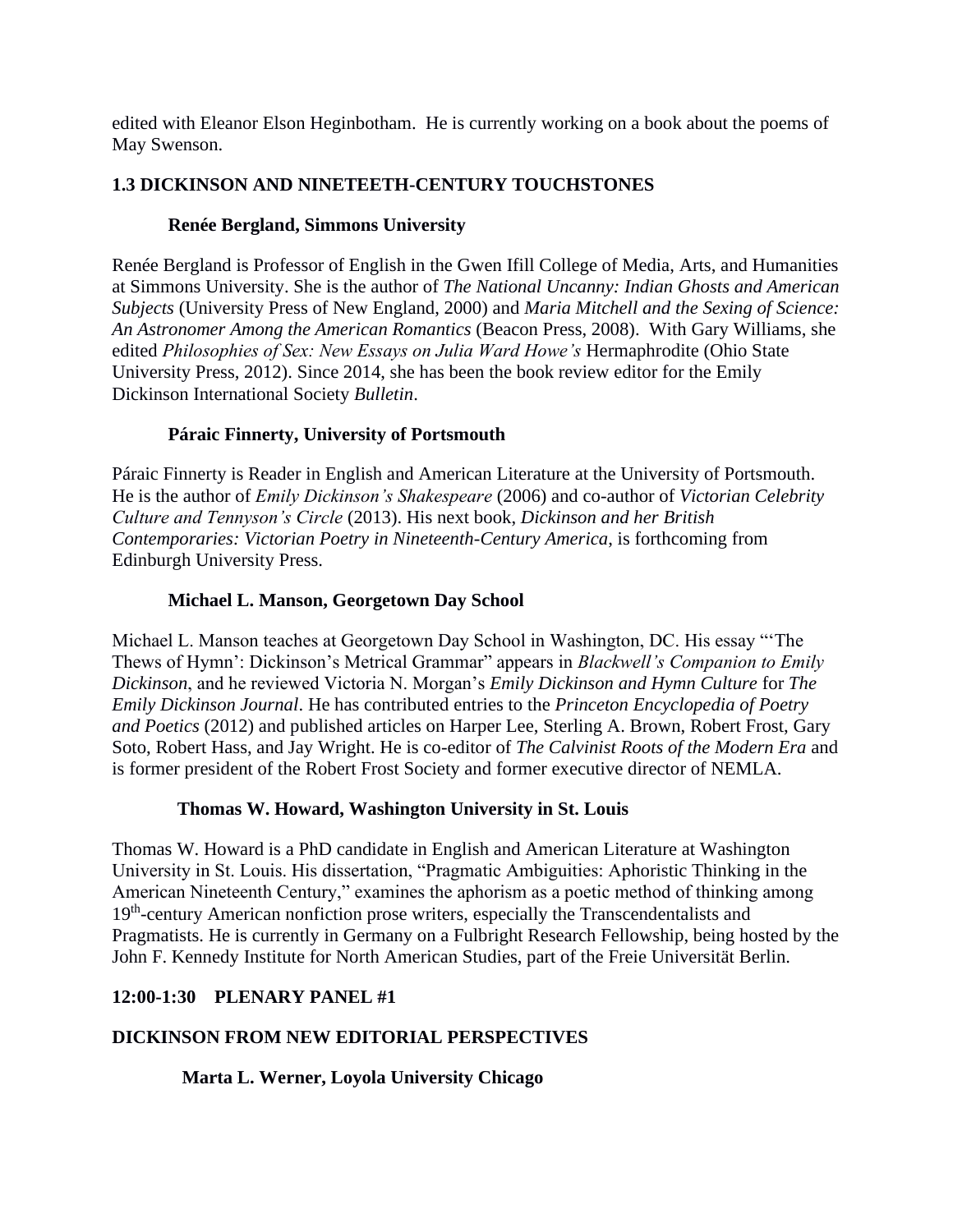Marta L. Werner is the Martin J. Svaglic Chair in Textual Studies at Loyola University, Chicago. Her works on Dickinson include *Emily Dickinson: Open Folios* (1995), *Radical Scatters: An Electronic Archive of Emily Dickinson's Late Fragments and Related Texts* (1999), *The Gorgeous Nothings* (2012), and *Writing in Time: Emily Dickinson's Master Hours* (2020). A recipient of the Fredson Bowers Prize for textual editing, Werner serves on the advisory board for the Society for Textual Scholarship and is editor-in-chief of *Textual Cultures: Texts, Contexts, Interpretation.* She also serves on the editorial advisory boards of the *Dickinson Electronic Archives* and the *Emily Dickinson Archive* and is currently working on a digital archive on Dickinson, birds, and the poetics of the Anthropocene.

### **Eliza Richards, University of North Carolina, Chapel Hill**

Eliza Richards is Professor in the Department of English and Comparative Literature at the University of North Carolina, Chapel Hill: she specializes in 19<sup>th</sup>-century US poetry. She is the author of *Gender and the Poetics of Reception in Poe's Circle* (2004) and *Battle Lines: Poetry and Mass Media in the US Civil War* (2018) and the editor of *Emily Dickinson in Context* (2013). Richards has published widely on 19<sup>th</sup>-century American poetry, including essays on Walt Whitman, Emily Dickinson, Herman Melville, Adah Isaacs Menken, and other women poets, and she is completing the first critical edition of the collected writings of poet George Moses Horton. She is the recipient of several teaching and research awards, including a National Humanities Center fellowship and a NEH fellowship at the American Antiquarian Society. She currently serves as the Vice President of the Emily Dickinson International Society.

### **Cristanne Miller, University at Buffalo SUNY**

Cristanne Miller is SUNY Distinguished Professor and Edward H. Butler Professor at the University at Buffalo SUNY. She has published broadly on  $19<sup>th</sup>$ - and  $20<sup>th</sup>$ -century poetry. Her books on Dickinson include *Emily Dickinson: A Poet's Grammar* (1987), *Reading in Time: Emily Dickinson in the Nineteenth Century* (2012), and the edition *Emily Dickinson's Poems: As She Preserved Them* (2016), winner of the Modern Language Association's Best Scholarly Edition Prize. She serves on the editorial advisory board for the *Emily Dickinson Archive* and is currently co-editing a new complete letters of Emily Dickinson with Dohmnall Mitchell. Among other work on modernist poetry, Miller is founder and director of the *Marianne Moore Digital Archive*.

### **3:00-4:30 SESSION #2**

## **2.1 TROUBLING THE NATION**

## **Ryan Poll, Northeastern Illinois University**

Ryan Poll is Associate Professor in the English Department at Northeastern Illinois University. His first book, *Main Street and Empire: The Fictional Small Town in the Age of Globalization* (Rutgers UP, 2012), examines how the fictional small town is used to frame and stage normative US narratives from the nineteenth through the twenty-first century. His second book, A*quaman and the War on Oceans: Comics Activism and Allegories in the Anthropocene* (U Nebraska P) will be published in Fall 2022. He is currently working on a manuscript entitled *American Soils and the Social Imagination: Aesthetics, History, Politics, Narrative*.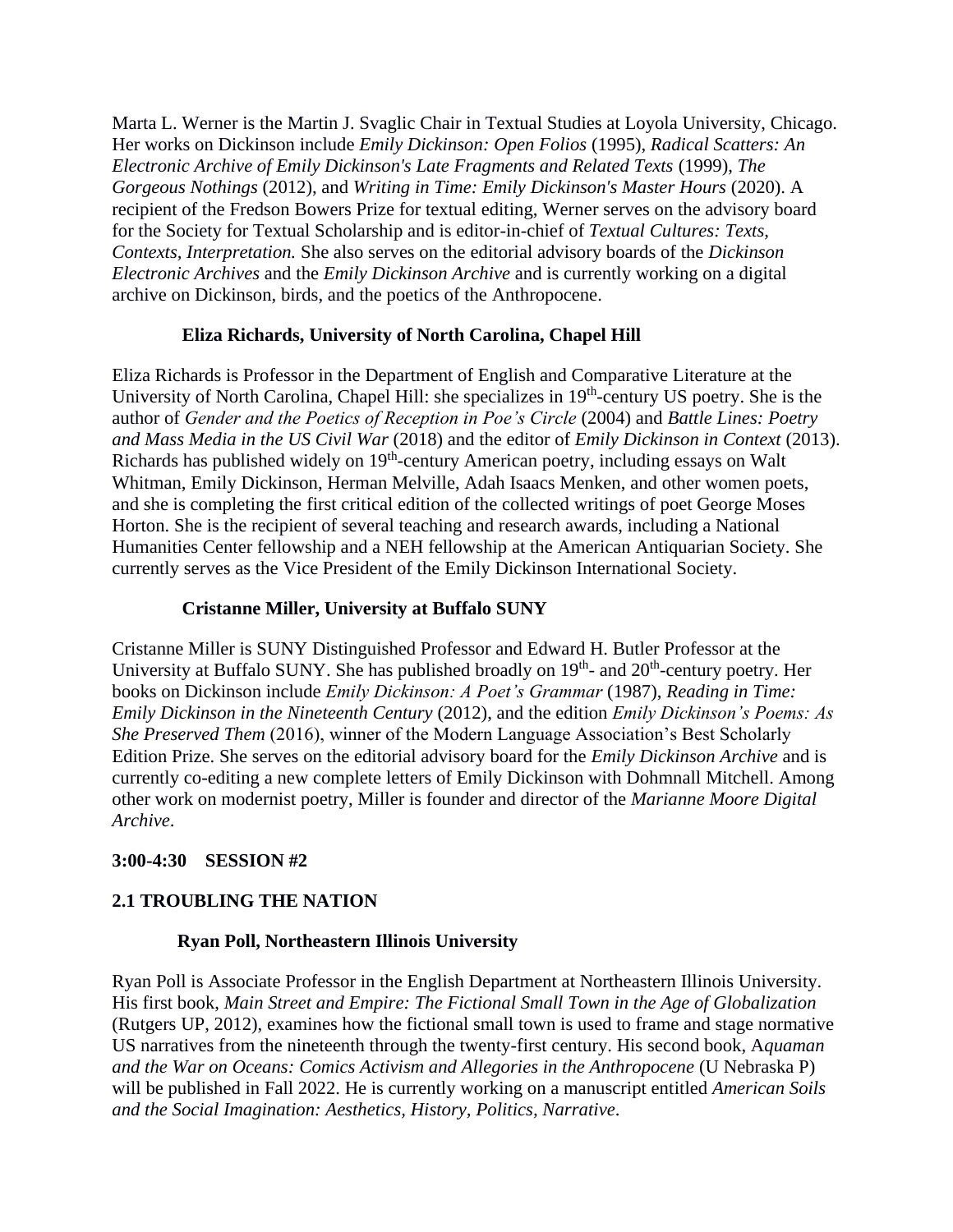### **Christa Holm Vogelius, University of Copenhagen**

Christa Holm Vogelius is a Mads Øvilsen Fellow in the Department of Arts and Cultural Studies at the University of Copenhagen, where she is working on a project on documentary photography and housing reform in late 19<sup>th</sup>-century New York. Her paper is from a forthcoming book on 19<sup>th</sup>-century American women writers and literary nationalism.

### **Anne Ramirez, Neumann University**

Anne Ramirez recently retired from leadership of the English program at Neumann University, near Philadelphia. In mid-life she studied under Karen Dandurand at Indiana University of Pennsylvania, and has since published three academic articles on Dickinson, as well as occasional pieces in the EDIS *Bulletin* and over forty other articles and reviews in academic and specialty publications, largely based on her interdisciplinary research in women's studies. She has presented several times at EDIS conferences and meetings.

### **José Alvergue, University of Wisconsin, Eau Claire**

José Felipe Alvergue is the author of three books of poetry, most recently *scenery*, which was selected for Fordham University Press's Poets Out Loud Editor's Prize. His work has also won Tupelo Press's Open Prose Prize, and is collected in Wesleyan University Press's Best American Experimental Writing. He is a Senior Poetry Editor for *Tupelo Quarterly*, and his published scholarship engages with poetics, transnationalism, performance, and democratism.

## **2.2 QUEERING DICKINSON: AS 'FOREIGN' AS 'FIRMAMENT TO FIN'?"**

## **María Camila Vera Arias, University of Massachusetts, Amherst**

Maria Camila Vera Arias holds an undergraduate degree in Journalism from the Universidad de Antioquia. Since 2011, she has worked as a journalist for several publications in her home country, Colombia. She completed an MFA in Spanish Creative Writing at the University of Iowa in 2016 with a hybrid thesis of poetry and fiction. Her first book, *Especies*, a short stories collection about Colombian fauna was published in 2019. Her academic interests include Translation Studies, literary translation, and Latin American women writers and poets.

### **Adeline Chevrier-Bosseau, Université Clermont Auvergne**

Adeline Chevrier-Bosseau is Associate Professor of American Literature and Dance Studies at Université Clermont Auvergne and a junior member of the IUF (Institut Universitaire de France). Secretary and Board Member of the Emily Dickinson International Society, she has published on Dickinson, Shakespeare, and dance and is currently completing a book project provisionally entitled *Dancing the American Renaissance.* She is working on a full-length choreographic piece that translates Emily Dickinson's poetry into dance.

## **Margaret Rhee, University at Buffalo SUNY**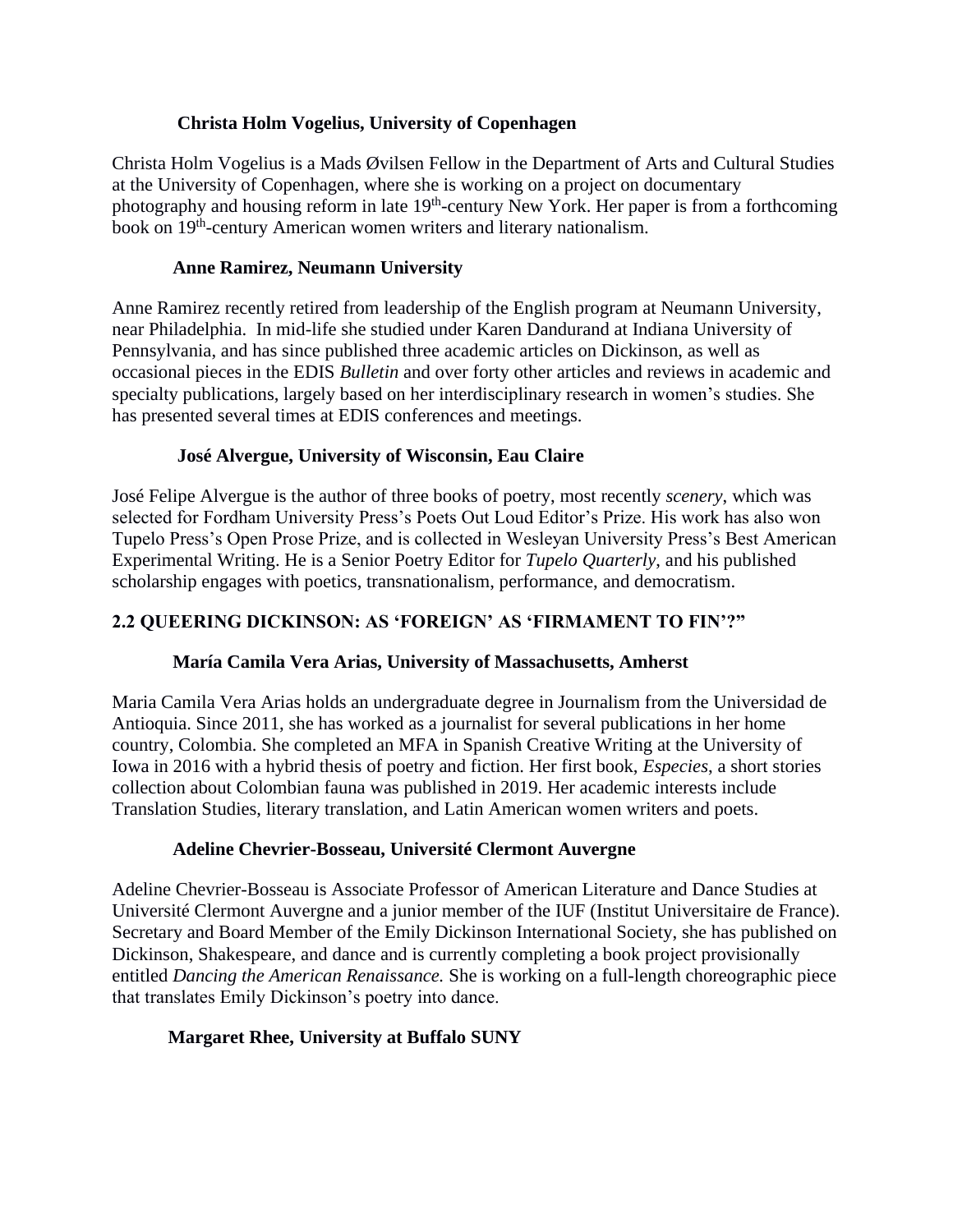Margaret Rhee is a poet, scholar, and new media artist. Currently, she is an assistant professor in the Department of Media Study and affiliated faculty in Global Gender Studies at University at Buffalo, SUNY.

### **Martha Nell Smith, University of Maryland**

Martha Nell Smith is Professor and Distinguished Scholar-Teacher at the University of Maryland. A Founding Board Member and past president of EDIS, she has published numerous books, digital editions, and other works on Dickinson and poetry/media and is currently completing a multimedia biography of Susan Dickinson.

## **2.3 DICKINSON READING AND BEING READ**

### **Elizabeth Petrino, Fairfield University**

Elizabeth Petrino is Professor of English at Fairfield University, where she teaches 19<sup>th</sup>-century American literature and poetry. She is author of *Emily Dickinson and Her Contemporaries: American Women's Verse, 1820-1885* (UPNE, 1998) and the prize-winning *Jesuit and Feminist Education: Intersections for Teaching and Learning in the Twenty-first Century (Fordham UP,* 2012). With Mary Louise Kete, she edited *Lydia Sigourney*: *Critical Essays and Cultural Views* (UMass P, 2018). Her essays on Dickinson and her peers have appeared in a variety of journals. Currently, she is coediting a Special Issue of *ESQ* on "Lydia Sigourney and the Poetics of Dissent."

### **Marianne Noble, American University**

Marianne Noble is Professor in the Department of Literature at American University. She is the author of *Rethinking Sympathy and Human Contact in Nineteenth-Century American Literature: Hawthorne, Douglass, Stowe, Dickinson* (2019). She also wrote *The Masochistic Pleasures of Sentimental Literature* (2000) and co-edited *Emily Dickinson and Philosophy*. She is currently compiling an online index to Dickinson's allusions with Dan Manheim. She is a former member of the Board of the Emily Dickinson Society.

### **Jonathan Elmer, Indiana University**

Jonathan Elmer is Director of the College Arts and Humanities Institute and Professor of English at Indiana University. He is author of *Reading at the Social Limit: Affect, Mass Culture, and Edgar Allan Poe* and *On Lingering and Being Last: Race and Sovereignty in the New World*. A third monograph, *Graphic and Atmospheric*, is forthcoming. He has published essays on topics ranging from the rhetoric of pornography to the origins of the American cocktail. His ongoing experiment in Dickinson criticism, EDJE, can be monitored at his website, "My Other Office.["](https://jonathanelmers.com/) <https://jonathanelmers.com/>

### **Ricardo Miguel Alfonso, Universidad de Castilla-La Mancha**

Ricardo Miguel-Alfonso is Associate Professor of American Literature in the Department of Modern Philology at the University of Castilla-La Mancha, Spain. He is the author of *El Romanticismo americano y la idea de la literatura* (Verbum, 2018) and editor of *A Power to*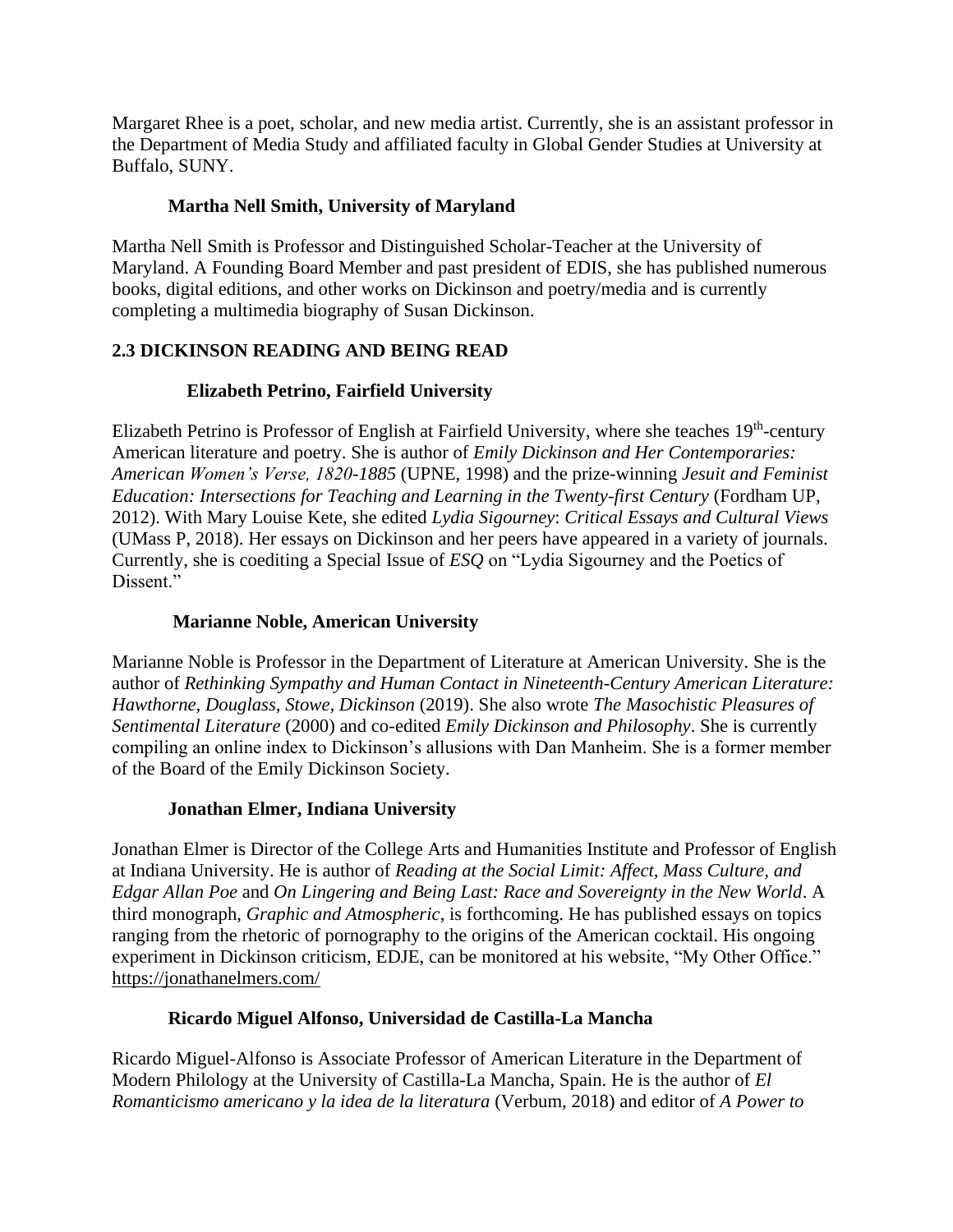*Translate the World: New Essays on Emerson and International Culture* (with David LaRocca, University Press of New England, 2015) and *Spain, the United States, and Transatlantic Literary Culture in the Nineteenth Century* (with John C. Havard, Routledge, forthcoming in 2021). He has published essays on Ralph Waldo Emerson, Nathaniel Hawthorne, Elizabeth Palmer Peabody, and Lydia Sigourney. He is currently at work on a book addressing Emerson's aesthetic and philosophical transformation between the 1830s and the 1870s, tentatively titled *Emerson's Aesthetic Vision and Modern Disenchantment*.

### **5:00-6:30 SESSION #3**

### **3.1 TRANSLATION AND RECEPTION**

### **Benigno Sánchez-Eppler, Amherst College**

Benigno Sánchez-Eppler started translating as an undergraduate (*Ciudadela sitiada: Los primeros ocho años de una niña autista.* Fondo de Cultura Económica, 1982). He is the founder co-editor and co-translator of raicescuaqueras.org, a library of  $17<sup>th</sup>$ - and  $18<sup>th</sup>$ -century Quaker writing into Spanish. He teaches in the English Department at Amherst College. In his course "Crossing Languages and Living in Translation" students explore the cognitive advantage of multilingual development and are introduced to the challenges and joys of poetic translation.

### **Pola Biblis, Jagiellonian University**

Pola Biblis is a Polish and Comparative Literature undergraduate student in the Inter-Faculty Individual Studies in the Humanities at Jagiellonian University. She is a member of the Comparative Literature Student Society Board and editor-in-chief of the student paper "Bez Porównania" ("Without Comparison"). In 2021, she conducted an academic project "Illness and Isolation," consisting of discussion panels and a national conference at the Jagiellonian University. Her interests include 19<sup>th</sup>-century women's writing, gender studies, postcolonialism, and translation.

### **María Isabel Porcel García, Universidad de Sevilla**

María Isabel Porcel García teaches at the University of Seville in the English and American Literature Department. Her specialties include translation and feminist/gender perspectives. She has conducted research in the US at the University of North Carolina, Northwestern University, and Swarthmore College. She is a member of the *James Joyce Research Group* and has published in *Papers on Joyce*, *Audem Papers* (University Association for Women's Studies Papers), and on several literary translations, including *Viajeras Anglosajonas en España: Una Antología* and *Fin De Siècle: relatos de mujeres en lengua inglesa*.

### **Rocío Saucedo Dimas, Universidad Nacional Autónoma de México**

Rocío Saucedo Dimas is Associate Professor at the College of Modern Literatures (English Department), Facultad de Filosofía y Letras de la Universidad Nacional Autónoma de México. She teaches 19<sup>th</sup>-century British and American literature and her areas of interest are the theory of poetry and the lyric, literature by women, the influence of 19<sup>th</sup>-century literature in contemporary popular culture, translation, and intermediality. She has been an EDIS member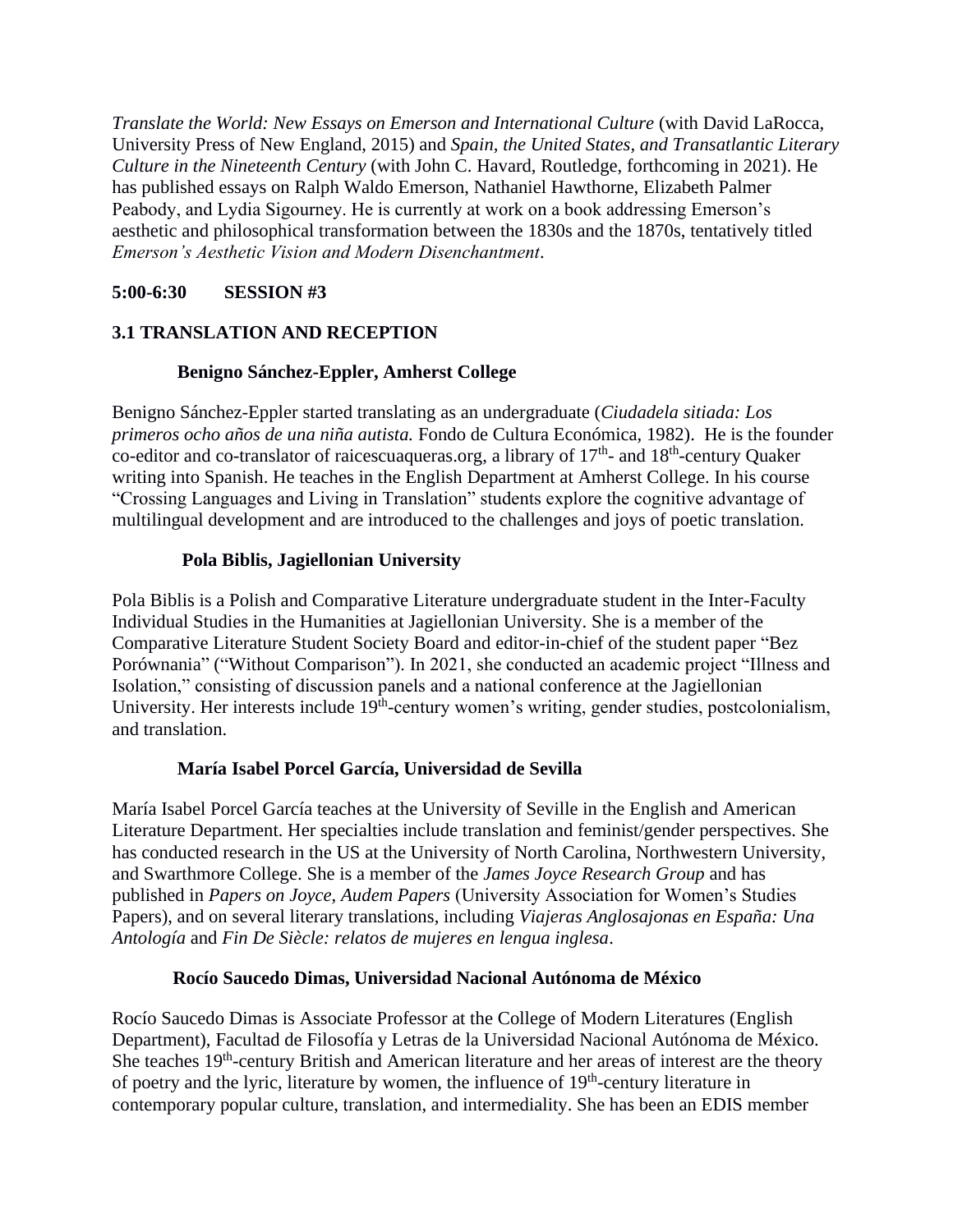since 2019 and participated in the 2020 EDIS Annual Meeting "Dickinson at a Distance." The abstract of her PhD dissertation was published in the special issue of the *EDJ* "International Dickinson."

## **3.2 ENCODING QUEERNESS**

### **Vivian Pollak, Washington University in St. Louis**

Vivian Pollak is Professor of English Emerita at Washington University in St. Louis. Her books include *Our Emily Dickinsons: American Women Poets and the Intimacies of Difference* (nominated for the James Russell Lowell Prize of the Modern Language Association), *The Erotic Whitman*, and *Dickinson: The Anxiety of Gender*. She has also edited four volumes: *Muriel Rukeyser: The Contemporary Reviews, 1935-1980*; *A Historical Guide to Emily Dickinson*; *New Essays on "Daisy Miller" and "The Turn of the Screw"*; and *A Poet's Parents: The Courtship Letters of Emily Norcross and Edward Dickinson*. Two book chapters are forthcoming in 2023: "Walt Whitman and Muriel Rukeyser Among the Jews," in the *Walt Whitman Handbook*, and "Queer Mythologies from Whitman to Frost." in *History of Queer American Literature*.

#### **Stephanie Ann Bontell, Virginia Tech**

Stephanie Ann Bontell is a graduate student in Virginia Tech's College of Natural Resources and Environment in interdisciplinary sustainability and place studies. She works in the field of environmental humanities at the intersection of comparative literature and critical theory, specifically in the context of postcoloniality, gendered memory, queer ecofeminism, and socioecological trauma. She is also affiliated with the Department of Women and Gender Studies and recently received a Duke University Feminist Theory Workshop Travel Grant. She presented at the 93rd SAMLA Conference on the subject of intertextual geographic imaginaries and feminist allusion in Dickinson's work.

### **Susannah Sharpless, Cornell University**

Susannah Sharpless is a PhD student at Cornell University in the Department of Literatures in English. Her research focuses on the connections between gender, race, and the ocean in 19<sup>th</sup>century women's poetry. Her writing has appeared in *Mask Magazine* and *Jewish Currents.*

#### **Anna Torvaldsen, McGill University**

Anna Torvaldsen is a doctoral candidate in English at McGill University. Her thesis examines the social dimension of the fragment form in the Brontës, George Eliot, and Emily Dickinson. She holds an MA from University College London and a BA from Oxford University. Her work is forthcoming in *Studies in the Novel.*

### **3.3 TRANSPORTING IDIOM**

### **Ryan Cull, New Mexico State University**

Ryan Cull is Associate Professor of English at New Mexico State University. He has published in *Nineteenth-Century Literature*, *Criticism*, the *Emily Dickinson Journal*, and *MELUS: Multi-*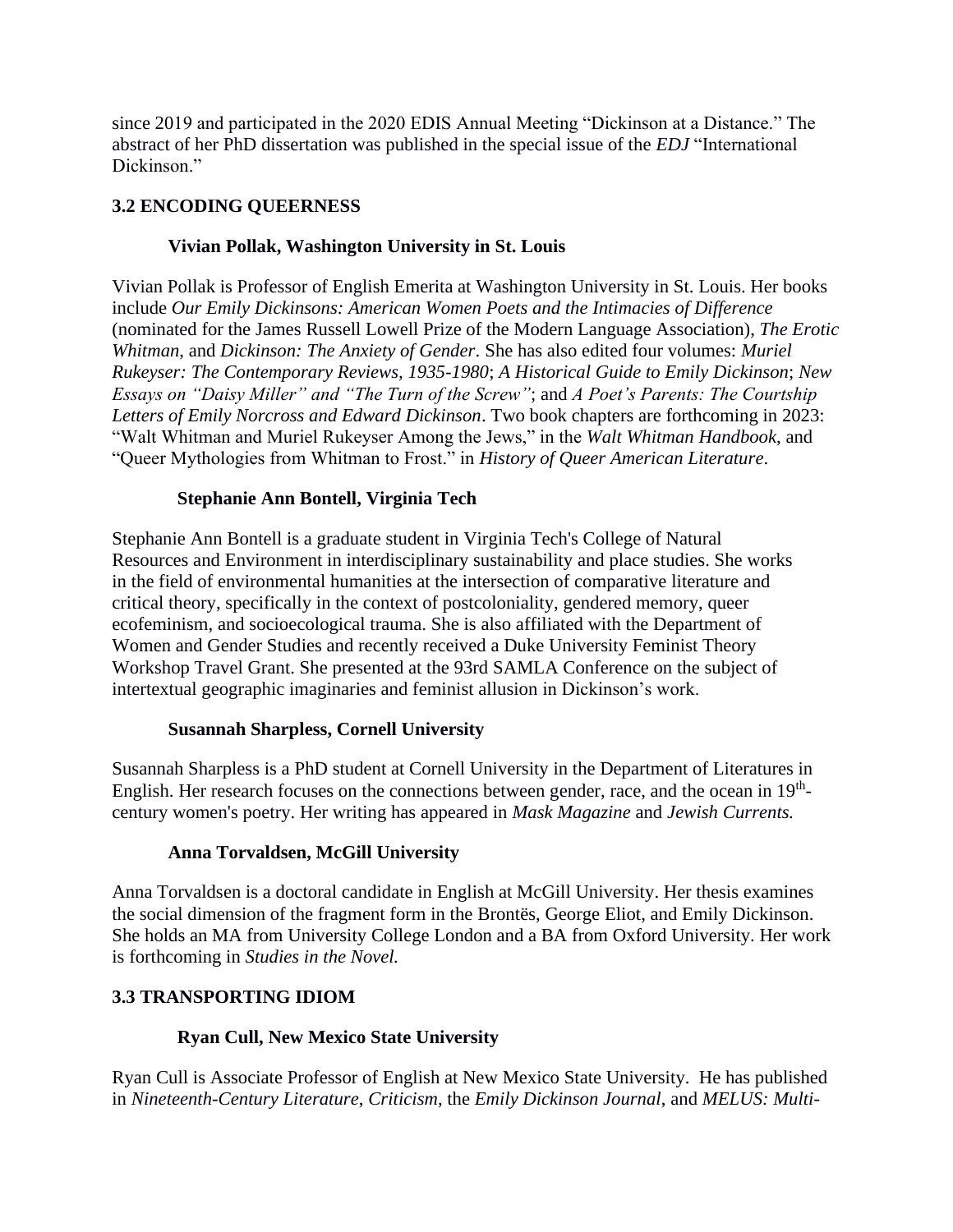*Ethnic Literature of the United States*, among other journals, and is completing a book tentatively entitled "Unlimited Eligibility?: Inclusive Democracy and the American Lyric." He is editor of the *Emily Dickinson Journal.*

#### **Gianna Fusco, University of L'Aquila, Italy**

Gianna Fusco teaches English language and linguistics at the University of L'Aquila, Italy. Her research interests range from 19<sup>th</sup>-century American literature to Corpus-based Translation Studies. She has published on American canonical writers (Henry James, Emily Dickinson, Kate Chopin), US TV series, and the language of new media. Her most recent book is *Telling Findings. Translating Islamic Archaelogy through Corpora* (2015). She has co-edited with D. Izzo a journal issue titled "The Experts: Representing Science, Technology, and Specialized Knowledge in 21st -Century TV Series" (*Fictions* XVII 2018), and with A. Scacchi the *RSAJournal* issue on "Post-Racial America Exploded: #BlackLivesMatter between Social Activism, Academic Discourse, and Cultural Representation" (2018).

### **Katrina Marie Dzyak, Columbia University**

Katrina Dzyak is a PhD Candidate in English and Comparative Literature at Columbia University.

### **Yanyu Gao, Heilongjiang Bayi Agricultural University**

Yanyu Gao is a Lecturer in the English Department at Heilongjiang Bayi Agricultural University, China.

# **Conference Day 2, July 13**

### **9:30-11:00 SESSION #4**

### **4.1 DICKINSON, HELEN HUNT JACKSON, AND SHAPING FULFILLMENT**

### **Lesley Ginsberg, University of Colorado, Colorado Springs**

Lesley Ginsberg is Professor of English at University of Colorado, Colorado Springs (UCCS). She and Monika M. Elbert co-edited *Romantic Education in Nineteenth-Century American Literature: National and Transatlantic Contexts* (2015). Her paper grows out of a class first taught in 2017 and research in the Helen Hunt Jackson/Jackson Family archives in Colorado Springs. Recent publications include a journal article in *Poe Studies* (2019) and two book chapters, on Poe (Oxford UP 2019) and on Mary Austin (Palgrave 2021). She is winner of the 2021 UCCS-LAS Outstanding Teaching Award-Online Teaching Category and co-winner of the 2021 MLA-EBSCO Collaboration for Information Literacy Prize for "American Literature 1820- 1900: Print Cultures."

#### **Judith Scholes, St Mark's and Corpus Christi Colleges, University of British Columbia, Vancouver**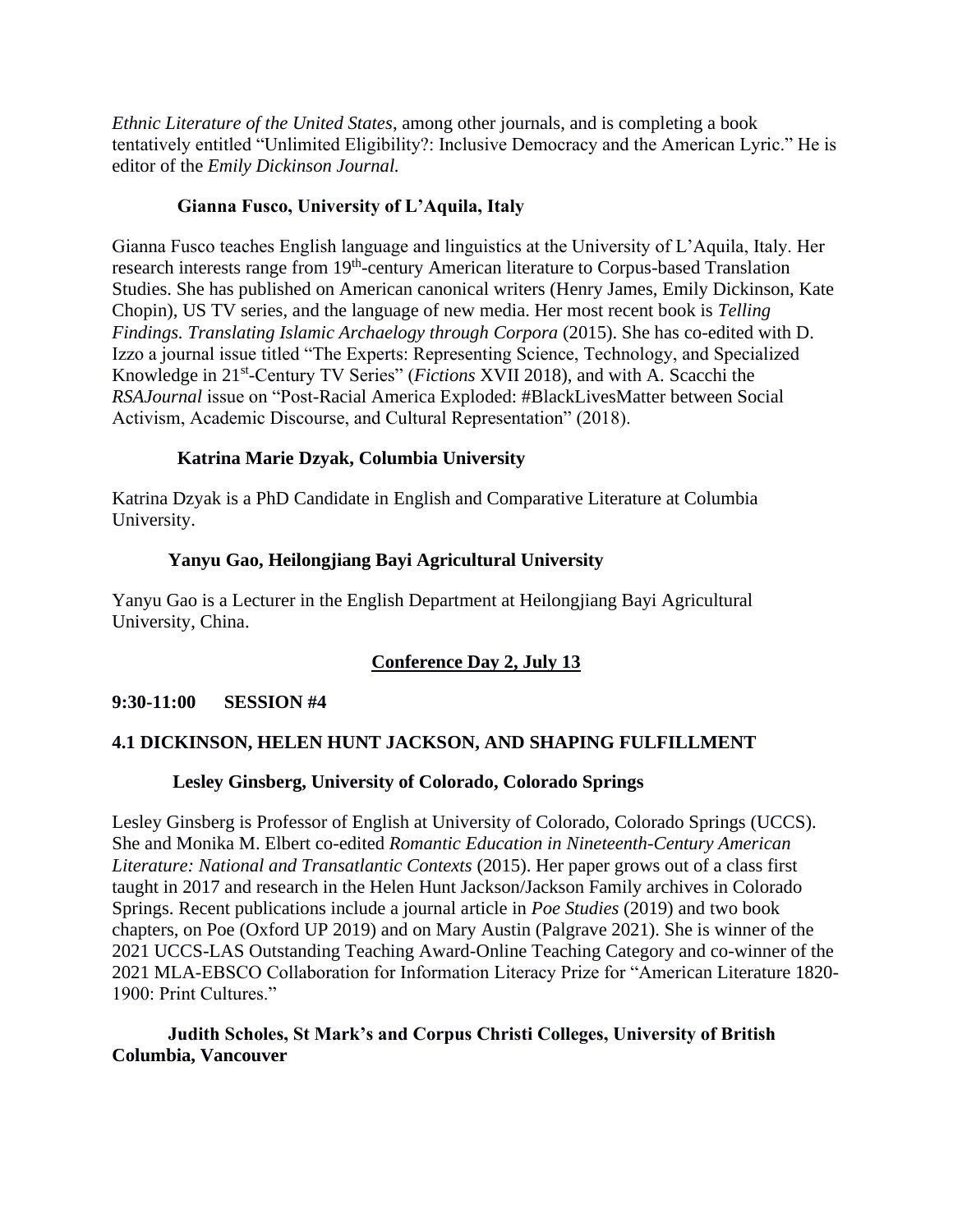Judith Scholes is Assistant Professor in English at St Mark's and Corpus Christi Colleges at the University of British Columbia. Her research considers the rhetoric, editing, and publication of women's poetry in 19<sup>th</sup>-century US periodicals. Scholes has written on Dickinson's response to mass readership, her addressed poems, and on the positioning and editing of Dickinson's poems for publication during her lifetime. She is completing a book on *Emily Dickinson and the Ethos of Nineteenth-Century American Women's Poetry*, and her work appears in the *Emily Dickinson Journal*, *Legacy*, and *American Periodicals*.

### **Irene López Sánchez, University of Kent**

Irene Lopez is a PhD student and Graduate Teaching Assistant at University of Kent, Canterbury, UK. Her research interests center on Emily Dickinson and 19<sup>th</sup>-century literature in the US. She is interested in intertextuality, poetry, sentimentalism, and notions of emotion, happiness, and exceptionalism within comparative US culture.

### **Ronnie Stephens, University of Texas at Arlington**

Ronnie K. Stephens is a college educator and father of six, with a strong interest in sociopolitical writing. He holds a BA in Classical Studies from the University of Arkansas, as well as an MA in Creative Writing and an MFA in Fiction from Wilkes University. During his time at Wilkes, he was awarded two scholarships and won the Etruscan Press Prize. Stephens is presently pursuing a PhD in English from the University of Texas at Arlington with a focus on diversifying the K-16 literary canon. He has published two full-length poetry collections and one young adult novel. Currently, he writes book reviews and a monthly column on the intersection of poetry and politics in the 21<sup>st</sup>-century classroom for *The Poetry Question*. He is also focused on developing a broader body of academic essays related to American poetry and unsettling the K-16 classroom through diverse texts.

## **4.2 FOREIGNHOOD AT HOME: DICKINSON IN PLACE**

## **Naihao Lee, Chinese Culture University, Taipei, Taiwan**

Naihao Lee received a PhD from the English Department of National Taiwan Normal University in Taipei, Taiwan. Lee's dissertation, titled *Form-of-Life, Intensity, and the Inhuman: Universal Singularity in Emily Dickinson's Poems*, studies Dickinson's poems through the ideas of contemporary continental philosophers Gilles Deleuze, Alain Badiou, and Giorgio Agamben. Lee is interested in the works of Dickinson, Edgar Allan Poe, James Joyce, Friedrich Nietzsche, and contemporary continental philosophy. Lee currently teaches at Chinese Culture University, Taipei, Taiwan.

### **Nan Wolverton, American Antiquarian Society**

Nan Wolverton is Director of Fellowships at the American Antiquarian Society (AAS) in Worcester, Massachusetts, where she works with scholars in the humanities conducting research on topics related to early American history and culture. At AAS she also is Director of the Center for Historic American Visual Culture, fostering research and intellectual inquiry into visual materials, and she has published and lectured widely on early American material and visual culture. She was formerly the Curator of Decorative Arts at Old Sturbridge Village and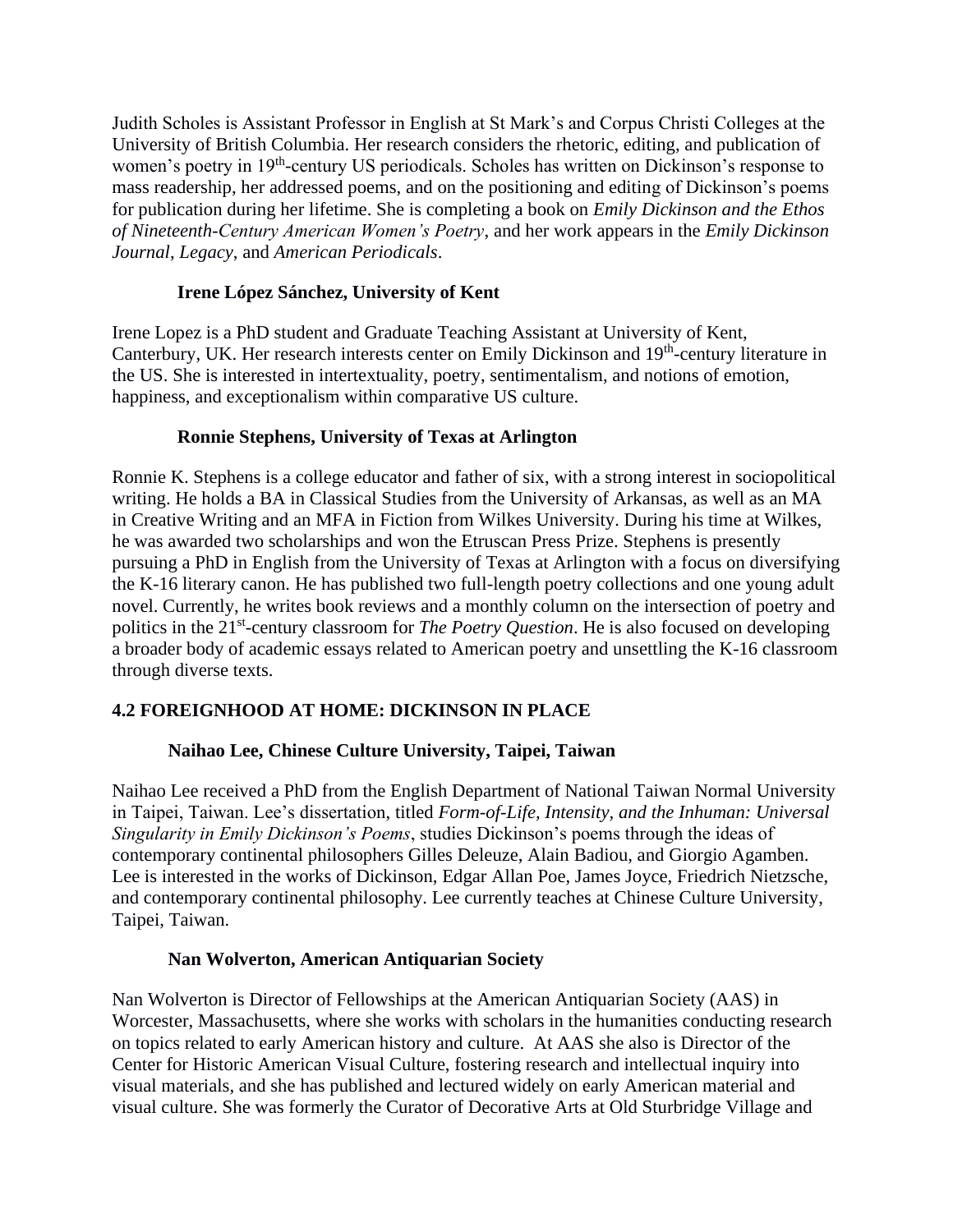has served as a Lecturer in both American Studies and Art History at Smith College. Her work as a material culture and humanities consultant includes service at the Emily Dickinson Museum, Herman Melville's Arrowhead, and the Mashantucket Pequot Museum and Research Center. She prepared the online catalog of Dickinson family artifacts for Harvard's *Emily Dickinson Collection* at the Houghton Library.

### **Dongqing Li, University of Electronic Science and Technology of China**

Dongqing Li is Associate professor at University of Electronic Science and Technology of China (UESTC). He teaches English literature and Chinese in the university and is the editor /co-editor of several textbooks: *Science and Society* (2005), *Reading Comprehension* (2006), *Chinese and English poems: a comparison* (2020), and *English Through Drama* (2021). He has published over 10 papers in English literature. Currently a visiting scholar at the University at Buffalo, his research interests include American poetry (especially that of Emily Dickinson) and ecological criticism.

## **Cuihua Xu, Guangdong University**

Cuihua Xu is Associate Professor of English at Guangdong University of Foreign Studies in Guangzhou, China. Her published essays include "A Scrutiny into Chinese Translations of Emily Dickinson's Poetry" in the *Emily Dickinson Journal* (2013), "Emily Dickinson's 'I know some lonely Houses off the Road'" in *The Explicator* (2016), and "Approaching Emily Dickinson" (2011) and "Different Reading Interests Leading to More Possibilities" (2015), which appeared in the Emily Dickinson International Society *Bulletin*.

# **4.3 FORM, HARMONIES, AND SENSUAL IMAGINATION**

## **María Carla Sánchez, University of North Carolina, Greensboro**

María Carla Sánchez is Associate Professor of English and Women's, Gender, and Sexuality Studies at the University of North Carolina, Greensboro. She is the author of *Reforming the World: Social Activism and the Problem of Fiction in Nineteenth-Century America* (Iowa UP, 2008); co-editor, with Linda Schlossberg, of *Passing: Identity and Interpretation in Sexuality,*  Race, and Religion (NYUP, 2001); and has published articles on 19<sup>th</sup>-century literature, Latino/a/x issues, and pedagogy. Her work-in-progress, *Imagining el Otro Lado*, examines 19<sup>th</sup>century U.S. and Mexican literatures of protest. Sánchez also serves as Vice-President of Organizational Matters for the Society for the Study of American Women Writers and is an Associate Editor for *College Literature*.

## **Jing Xu, Beijing University of Posts and Telecoms**

Jing Xu is a poet and Professor of English literature and academic advisor for the MA and MTI Programs in the School of Humanities at BUPT. She also directs the MTI Program. She received her BA at Shanghai International Studies University, her MA at Beijing Foreign Studies University, and her PhD at Beijing Normal University. Her research interests include poetry writing and literary criticism. She has published a collection of poems, around forty academic papers, four monographs, and several translated books.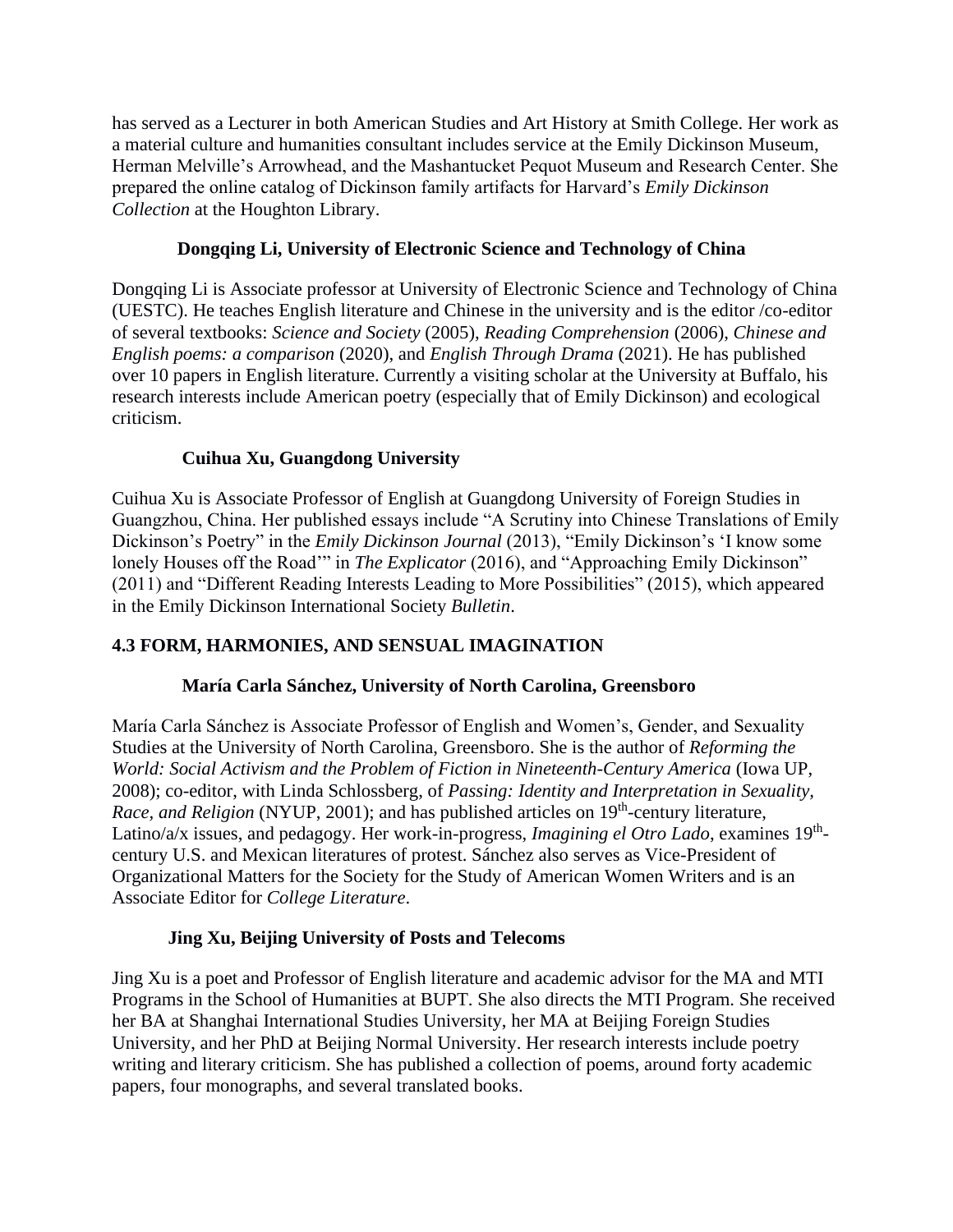### **David Pérez Calvillo, Universidade de Santiago de Compostela**

David Pérez Calvillo is a PhD candidate at the Universidade de Santiago de Compostela in Galicia, Spain. His research focuses on the influence of medieval Gaelic literature and mythology in Galician modern and contemporary literature (Rosalía de Castro, Eduardo Pondal, Luz Pozo Garza). He is also interested in mythologies of the world and in cultural products related to fantasy, mythology, magic, and folklore.

#### **Souad Baghli Berbar, University of Tlemcen**

Souad Baghli Berbar teaches British and American literature at Tlemcen University, Algeria. Her interests include travel literature, Orientalism, and computer-assisted literary criticism.

### **11:30-1:00 PLENARY PANEL #2**

### **DICKINSON'S POETRY ABROAD**

#### **Juan Carlos Calvillo Reyes, Colegio de México**

Juan Carlos Calvillo is Professor of Translation at the Center for Literature and Linguistics at the College of México. An esteemed poet, literary translator, and scholar, he earned his PhD from the National Autonomous University of Mexico. An assiduous contributor to both national and international literary magazines and scholarly journals, Calvillo has translated poetry, fiction, drama, essays, and letters, and is the recipient of two National Endowment for the Arts fellowships in the field of translation. He is also the author of the book of poems *La esfinge en Memphis* and of several books and articles, mainly on Shakespeare, Dickinson, and poetry translation. He is a board member of the Mexican Literary Translators Association and the editorial secretary of the *Otros Diálogos* review.

#### **Margarita García Candeira, Universidad de Huelva**

Margarita García Candeira is Lecturer of Spanish at the University of Huelva (Spain). She holds an MPhil in European Literature from the University of Cambridge and PhD in Literary Theory from the University of Santiago de Compostela (Spain). She is interested in the poetics of modernity, especially in 19<sup>th</sup>-century women writers such as Rosalía de Castro and Emilia Pardo Bazán, and in Spanish contemporary lyric poets such as Jorge Riechmann, José Ángel Valente, Pere Gimferrer, and María do Cebreiro. She has published the monograph *Estrategia y melancolía. La herencia de la vanguardia en la obra de Luis García Montero* (Peter Lang, 2012) and her articles have appeared in journals such as *Bulletin of Hispanic Studies*, *Rilce*, *Hispanófila*, *Revista de Literatura*, and *Hispanic Research Journal*.

#### **Shira Wolosky, Hebrew University of Jerusalem**

Shira Wolosky is Professor Emerita at Hebrew University and Professor of Philosophy at Shalem College. Her books include *Emily Dickinson: A Voice of War; Language Mysticism; The Art of Poetry; The Cambridge History of American Literature Vol. IV; Poetry and Public Discourse; The Riddles of Harry Potter, Major Voices: Nineteenth Century American Women's Poetry; Feminist Theory Across Disciplines; Defending Identity* with Natan Sharansky; and other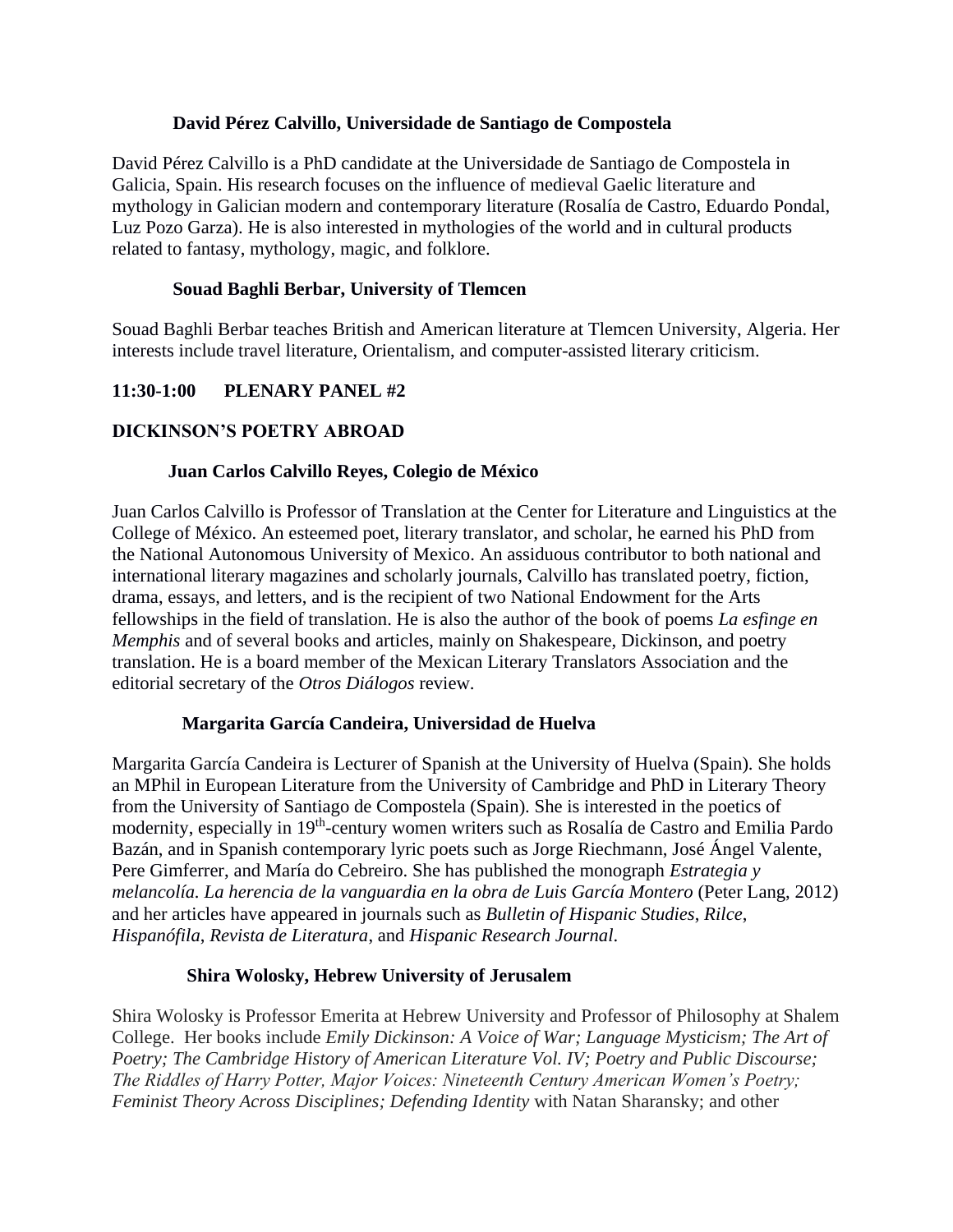writings on literary theory, religion, and poetics. Her awards include Guggenheim, ACLS and Fulbright Fellowships, Fellowships at the Princeton and Israel Institutes for Advanced Studies, a Tikvah fellowship at NYU Law School, Katz Fellowships at the University of Pennsylvania, a Hadassah Brandeis Fellowship, and Drue Heinz Visiting Professorships at Oxford.

#### **2:30-4:00 SESSION #5**

### **5.1 DICKINSON & POETS ACROSS CULTURES**

### **Mariana Machova, University of South Bohemia, České Budějovice and Charles University, Prague**

Mariana Machová is Associate Professor of American literature at Charles University, Prague, and at the University of South Bohemia in České Budějovice. She is also a translator from English and Spanish into Czech (E. Bishop, M. Moore, J. L. Borges, J. Cortázar, J. Gelman, etc.). She is the author of *Místa mezi místy* (*Places between Places*, 2015), a book on borders and meetings with the other in the poetry of Marianne Moore, Elizabeth Bishop and Thom Gunn. Her book *Elizabeth Bishop and Translation* (2017) examines the role of translation in the poetry of Elizabeth Bishop.

### **Inmaculada Caro, Universidad de Sevilla**

Inmaculada Caro Rodríguez, Doctor in English Philology from the Faculty of Philology of the University of Seville, teaches literature in the Department of English and American Literature. She has worked as a face-to-face and virtual English teacher in various educational centers and has authored stories, micro-stories, nano-stories, poems and aphorisms. She has been a finalist in various poetry and short story contests and won the second prize for Micro-stories of Shared Verses in Uruguay.

### **Chitra Sreedharan, Fergusson College, India**

Chitra Sreedharan is Associate Professor at the Department of English, Fergusson College, Pune, India. She has been teaching English language and literature for 29 years. Her MPhil was on 19<sup>th</sup>-century fiction. Her Doctoral thesis was on a comparative study of the poetry of Emily Dickinson and Sylvia Plath. Her book *Paradoxes in the Selected Poetry of Emily Dickinson and Sylvia Plath: Daemonic Angels* has been accepted for publication by Cambridge Scholars Publishing, U.K. Her main areas of interest are American literature, poetry, and Commonwealth literature.

### **Siyun Fang, University of Mississippi**

Siyun Fang is a poet and translator. A graduate of Centre College and New York University, she is currently attending the University of Mississippi MFA Program. Her poems have appeared in *Rigorous*, *Tule Review*, *In Parentheses*, and *Seven Circle Press*, among other journals and magazines. Her research interests include modern and contemporary poetry, poetic theories, theories of narrative, American fiction, as well as dramatic arts.

### **5.2 DICKINSON AND THE ARTS**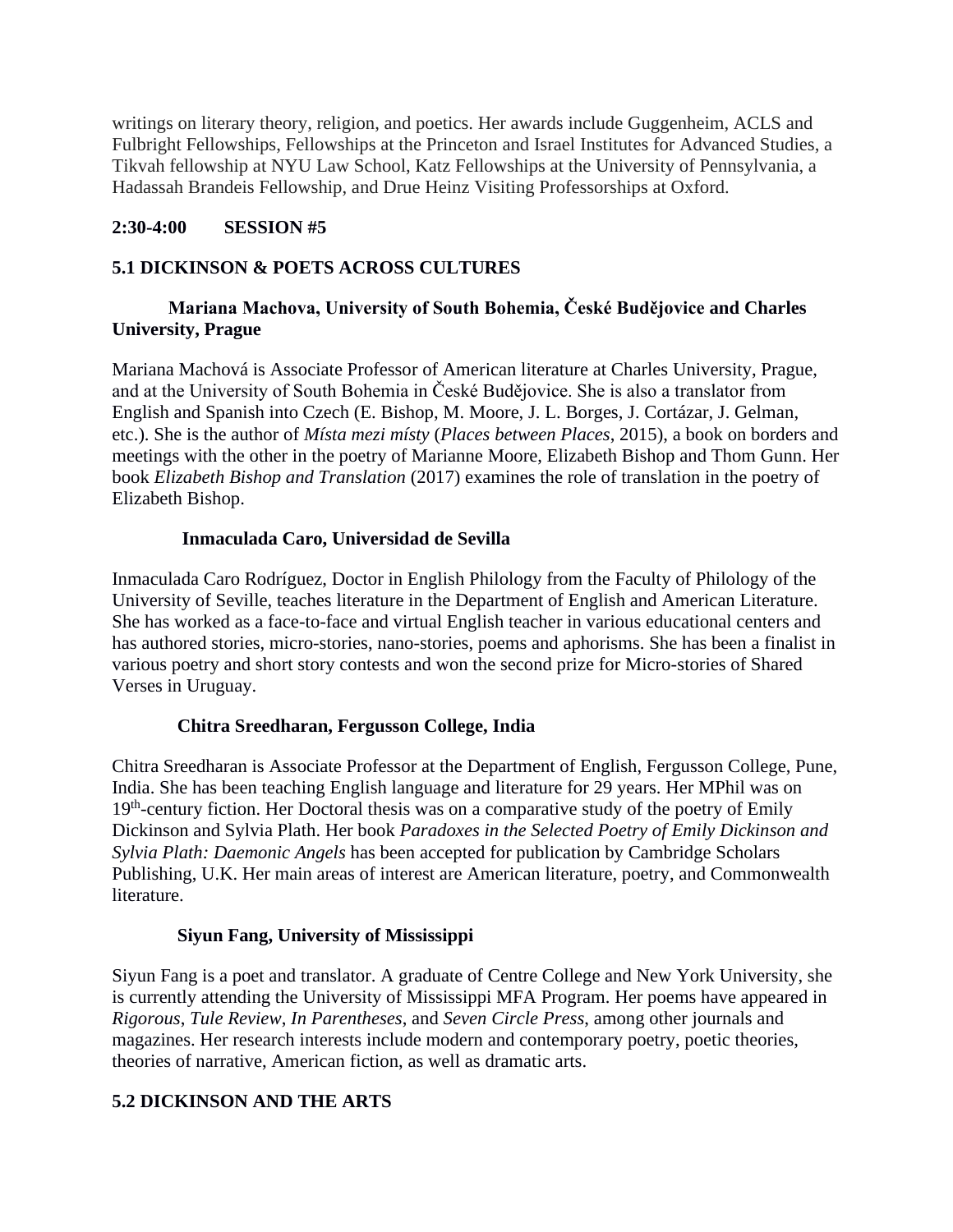#### **Nancy Krakaur, Independent Multimedia artist**

Nancy Krakaur is an American multimedia artist, who recently completed her graduate studies at the Slade School of Fine Art, University College London. She has shown her work frequently in the United Kingdom and is preparing for her first solo show in London, November 2022. She worked as a private investigator for over 20 years.

### **Erin Elizabeth Piemont, University of North Carolina at Chapel Hill**

Erin E. Piemont is a PhD Student at the University of North Carolina at Chapel Hill, studying nineteenth- and twentieth-century United States poetry, with a special interest in intersections between poetry and the visual arts. Her research explores art-historical considerations of selfportraiture as an alternative to the literary-critical category of the lyric.

#### **Rosella Mamoli Zorzi, Ca' Foscari, University of Venice**

Rosella Mamoli Zorzi is Professor Emerita of Anglo-American literature at Ca' Foscari, University of Venice. She has published widely on American writers and has edited several volumes of Henry James's letters. She has studied especially the relationship between American writers and Venetian painters.

#### **Nicole Panizza, Coventry University**

Nicole Panizza is Assistant Professor and Research Associate of CAMCatCoventry University, and TORCH Visiting Academic Research Fellow at the University of Oxford. Her PhD is from the Royal College of Music (with Roger Vignoles). A Fulbright Award recipient and Harvard University research fellow, she has gained international renown for her inter-medial research in the creative exploration of text-music partnership, specializing in American art song and the life and work of Emily Dickinson. She is Artistic Director of The Panizza Dynasty Project and a Creative Partner of The International Center for American Music and Emergence Music, in collaboration with soprano Nadine Benjamin.She is a Creative Curator of the Women's Song Forum and a board member of the Arts and Humanities Council and the Lincolnshire International Chamber Music Festival. See [www.nicolepanizza.com.](http://www.nicolepanizza.com/)

### **5.3 THE MIND'S ESTRANGEMENT**

### **Benjamin Kylan Rice, University of North Carolina at Chapel Hill**

Benjamin Kylan Rice is a PhD candidate at the University of North Carolina at Chapel Hill, where he studies nineteenth- and twentieth-century American poetry. His scholarship has appeared in *Leviathan, Arizona Quarterly, CR: The New Centennial Review,* and *Women's Studies*. He is the author of *Incryptions* (Spuyten Duyvil, 2021), a collection of creative nonfiction essays, and *An Image Not a Book*, a collection of poems forthcoming from Parlor Press/Free Verse Editions in October 2023.

#### **Melba Jensen, University of Massachusetts, Amherst**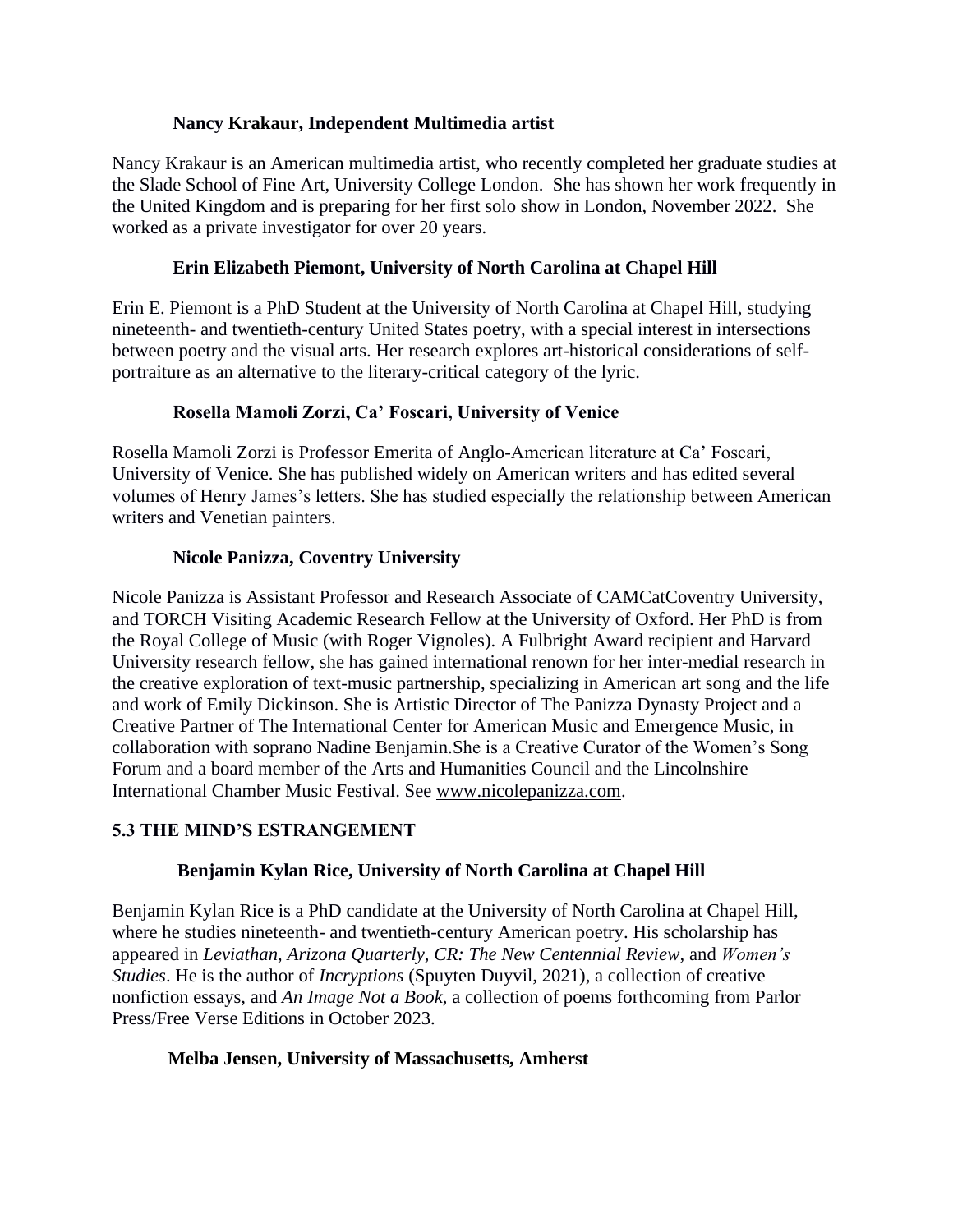Melba Jensen guides at the Emily Dickinson Museum and is a former instructor in American Literature at the University of Massachusetts, Amherst. Her current research interests include Emily Dickinson and her concept of home, 19th-century American reform movements, and Elizabeth Bishop.

### **Vanessa E. Cook, University College London**

Vanessa E. Cook is currently completing her doctoral dissertation, which explores and situates Emily Dickinson's poetry in the context of  $19<sup>th</sup>$ -century Anglophone psychological discourse. A dual citizen of Britain and Germany, she lives in Berlin and is a non-resident doctoral candidate at University College London. She holds a MA from Cambridge University in English Literature and a MSt in Women's Studies from Oxford University.

### **Amy Nestor, Independent Scholar**

Amy Nestor is an independent scholar of Poetics and 19<sup>th</sup>-century American Literature, poet, and tutor, in Oakland, CA. She has published an essay on Dickinson and Darwin for the collection "Conjecturing Climate: Reading Emily Dickinson at the End of the World." She is now working on the topic of "Material Silence: Dickinson, Melville, Poetics of the Inhuman," and on a genrestraying piece, tentatively called "Cura Personalis: Pedagogy, Orientalism, Indifferent Abilities/Pain in Doha, Qatar"--although she has not yet determined how to present this host of fugitive fragments.

### **5:00-6:30 SESSION #6**

## **6.1 SOCIAL ORDERS AND FOREIGNHOOD**

## **Francesca G. Razzi, D'Annunzio University of Chieti-Pescara, Italy**

Francesca Razzi is a PhD and research fellow in American literature at "G. D'Annunzio" University (ChietiPescara). Her research areas include 19<sup>th</sup>-century American and comparative literature. She has published on the transcultural and intertextual functions of the literary and artistic tradition in Poe, Williams and Pynchon. She has presented at national and international conferences in American Studies (American Studies Association of Italy Conferences in Naples 2015, Milan 2017, L'Aquila 2021; European and British Association for American Studies Conference London 2018; American Literature Association Conference Boston 2019). Her current book project focuses on the reconfigurations of the Italian Renaissance in American literature from the Revolution to the Civil War.

### **Peter Balaam, Carleton College**

Peter Balaam teaches 19<sup>th</sup>-century US literature in the Department of English and program in American Studies at Carleton College in Northfield, Minnesota. He is the author of *Misery's Mathematics* (Routledge 2009) and is currently at work on a study of limits in the work of R. W. Emerson.

## **Yilin La, Indiana University Bloomington**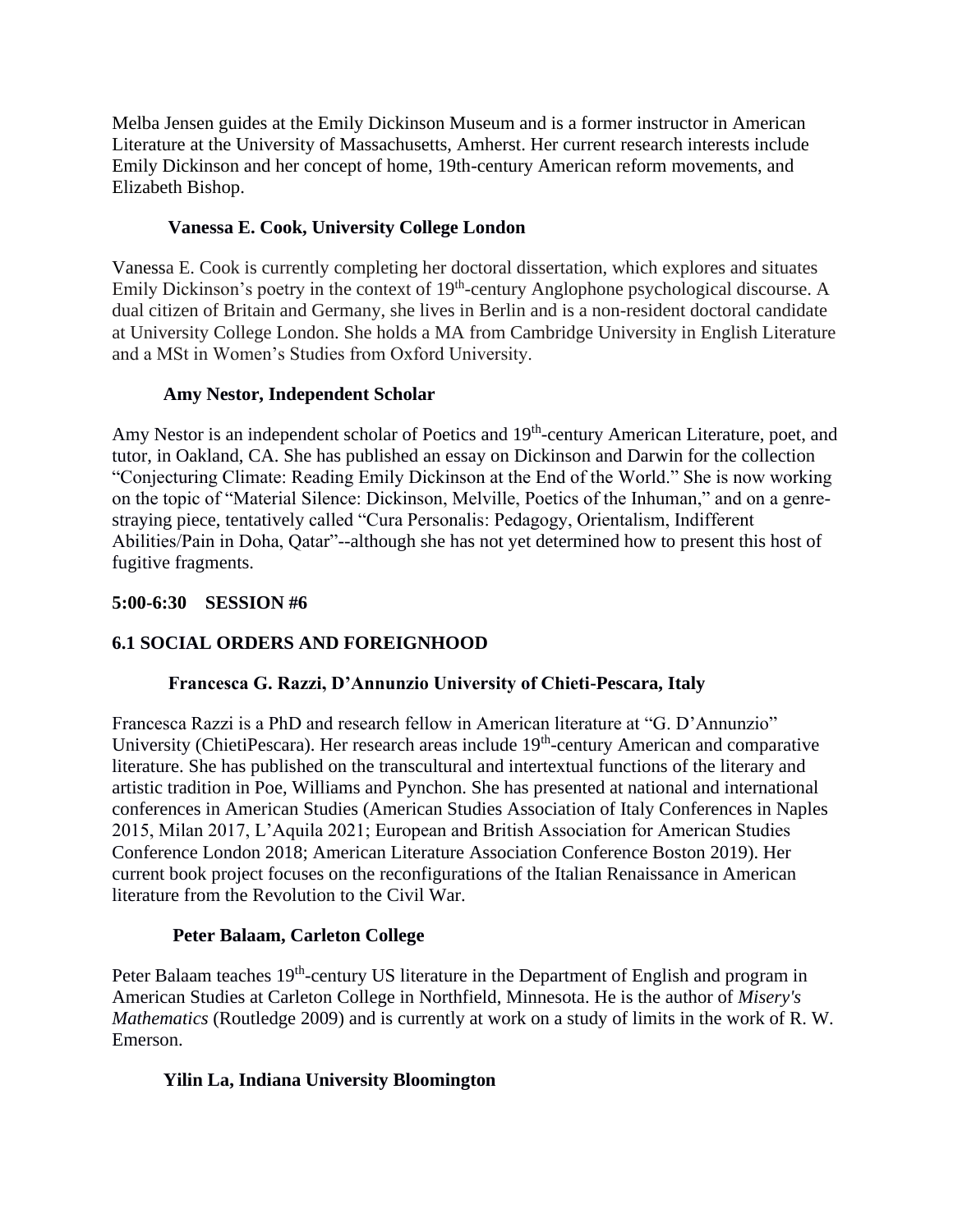Yilin La is a PhD student in Comparative Literature at Indiana University, Bloomington. Her research interests include religion and literature, poetry and poetics, and allegory studies.

### **Xiaoquan Raphael Zhang, American University**

Xiaoquan Raphael Zhang holds a PhD degree in Chinese and Comparative Literature from Washington University in St. Louis. He teaches Chinese language, literature, and culture at The American University (AU) in Washington, DC. He also directs the Chinese Program and teaches for the Asian Studies Program at AU. His specialty and research interests include literati and family literature/culture of the late Ming and the Ming-Qing transition periods as well as comparative literature and translation/adaptation studies.

## **6.2 GENDER AND MATERNITY**

# **Elena Valli, Trinity College, Dublin**

Elena Valli is a PhD student at Trinity College, Dublin. She obtained her BA in English and French language and literature from the University of Bologna in 2017 and her MA in English and American literary studies from the University of Venice Ca' Foscari in 2020. She is currently working on the influence of  $17<sup>th</sup>$ -century religious meditative exercises on  $20<sup>th</sup>$ -century post-war formalist poetry. She is the postgraduate representative for the British Association of Modernist Studies.

# **Paula Serrano Elena, Universidad de Zaragoza**

Paula Serrano Elena is currently working as a Spanish Assistant at Loughborough High School, under a grant from the British Council. She pursued English Studies at the University of Zaragoza and earned a joint MA degree in American Studies from the Complutense University of Madrid and the University of Alcalá de Madrid. She plans to begin her PhD studies in 2022. Her research interests are feminism, gender and women's studies, women's literature in Englishspeaking countries and medical humanities, focusing in particular on childbirth and maternity, domestic and gender violence, nervous and psychosomatic disorders, mental health, trauma, and suicide.

## **Miguel Juan Gronow Smith, Universidad de Sevilla**

Miguel Juan Gronow Smith taught for forty years as Lecturer in English and American Literature at the University of Sevilla (thirty-seven of them tenured), and has taught a wide range of literature-based, translation-based, and media-studies courses at Degree and Postgraduate levels, including many on the art of poetry. He has served as Department Head and as director of PhD theses and End-of-Degree Projects on diverse subjects. Besides a range of publications in the form of articles on approaches to poetry and the teaching of it, he authored a book on love poetry and postmodern culture in 1998.

# **Holly Norton, University of Northwestern Ohio**

Holly Norton is Professor at the University of Northwestern Ohio. She teaches English composition, creative writing, and electives that she developed, such as Myth and Fairy Tales,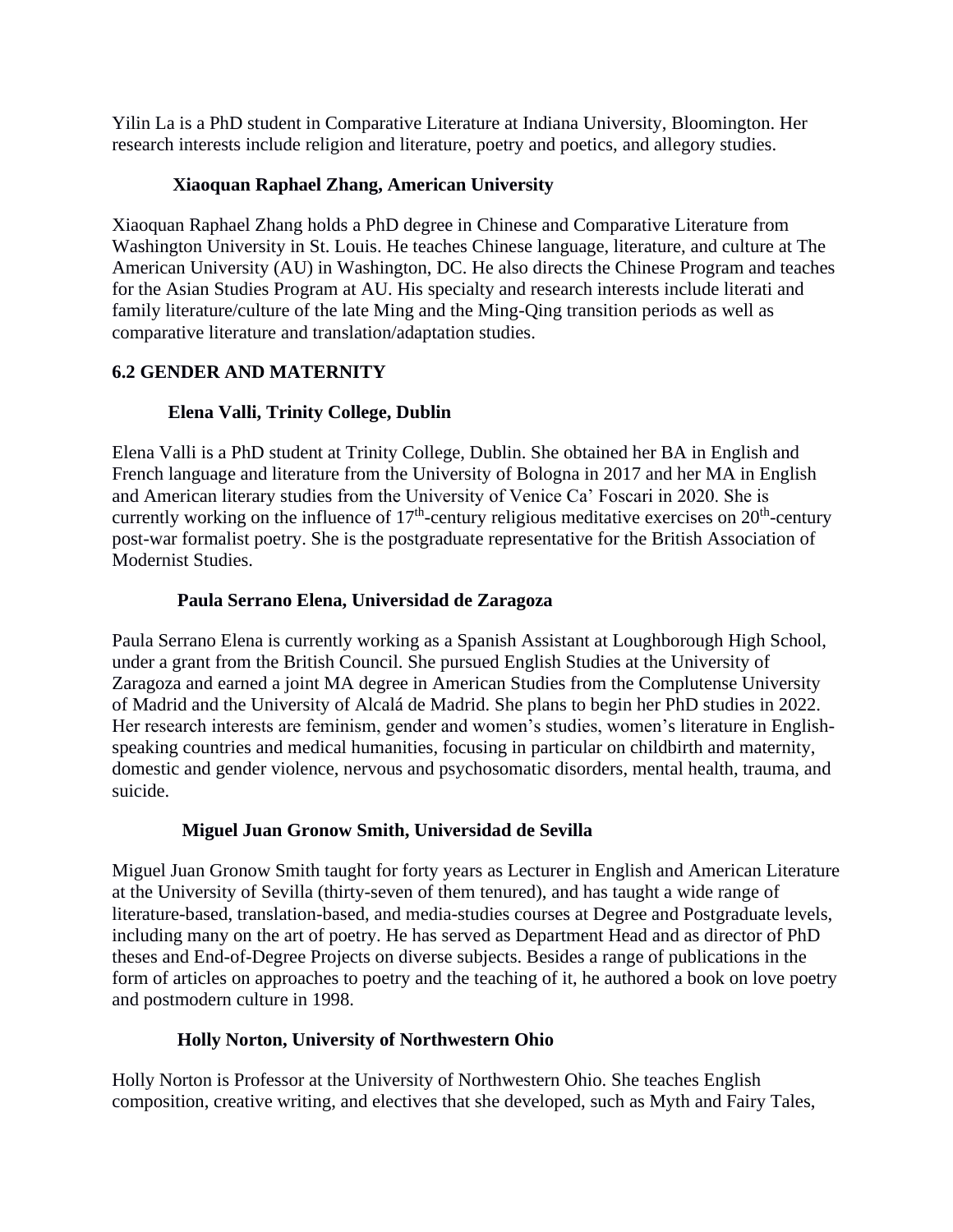Gothic Literature, and Women Who Rock. Her poems have been published in her chapbook *Letting Go*, *Poets to Come: A Poetry Anthology* and two editions of *Women Speak: Women of Appalachia Project.* Her essay "The Notorious E.E.D.: Rap in the Poetry of Emily Dickinson" is a chapter in *The Language of Emily Dickinson*, co-edited with Nicole Panizza and others.

### **6.3 REREADING THE CIVIL WAR**

#### **Ryan Heryford, California State University East Bay**

Ryan Heryford is Associate Professor of Environmental Literature at California State University, East Bay, where he teaches courses in  $19<sup>th</sup>$ - and  $20<sup>th</sup>$ -century literature, ecopoetry and cultural narratives of environmental justice, and film studies. His most recent articles can be found in *ISLE: Interdisciplinary Studies in Environmental Literature*, *The Emily Dickinson Journal*, *Mark Twain Annual*, and in edited collections on Faulkner, Dickinson, Melville, and M. NourbeSe Philip. In 2018-19, he was awarded the Emily Dickinson International Society Dickinson Scholar Award.

#### **Wendy Tronrud, Bard Prison Initiative, Bard College**

Wendy Tronrud earned her PhD from the English Department in the CUNY Graduate Center in 2020 and is the Associate Director of Education Programs for the Bard Prison Initiative, where she teaches both literature and education-related courses. Her dissertation, "'Odd Secrets of the Line': Emily Dickinson and the Uses of Folk," analyzes how Dickinson's poetry, written during the 1859-1865 period, registers the emerging interests in folk and black song (later to be renamed as spirituals).

### **Ivy Schweitzer and Al Salehi, Dartmouth College and University of Memphis**

Ivy Schweitzer is Professor of English and Creative Writing and part of the Women's, Gender and Sexuality Studies Program at Dartmouth College, creator of *White Heat*: *Emily Dickinson in 1862: a Weekly Blog*, a member of the EDIS Board, and editor of the Poet to Poet Series in the EDIS *Bulletin*.

Al Salehi is the CEO of Glancing Interactive Solutions. He received his MA in Liberal Studies with a concentration in Creative Writing from Dartmouth College in 2021. He is currently enrolled in the Doctor of Liberal Studies Program at the University of Memphis.

### **Michelle Kohler, Tulane University**

Michelle Kohler is Associate Professor of English at Tulane University. She is author of *Miles of Stare: Transcendentalism and the Problem of Literary Vision in Nineteenth-Century America* (U of Alabama P, 2014), which studies the historical emergence and influence of the American transcendentalists' strained visual metaphors for writing and traces their subsequent treatments in the work of other 19<sup>th</sup>-century American writers, including Douglass, Hawthorne, Dickinson, Howells, Winnemucca, and Jewett. She is also editor of *The New Emily Dickinson Studies* (Cambridge UP, 2019). Her essays on Dickinson, Sarah Winnemucca, and other 19<sup>th</sup>-century American writers have appeared in *ESQ, The Emily Dickinson Journal, Nineteenth-Century*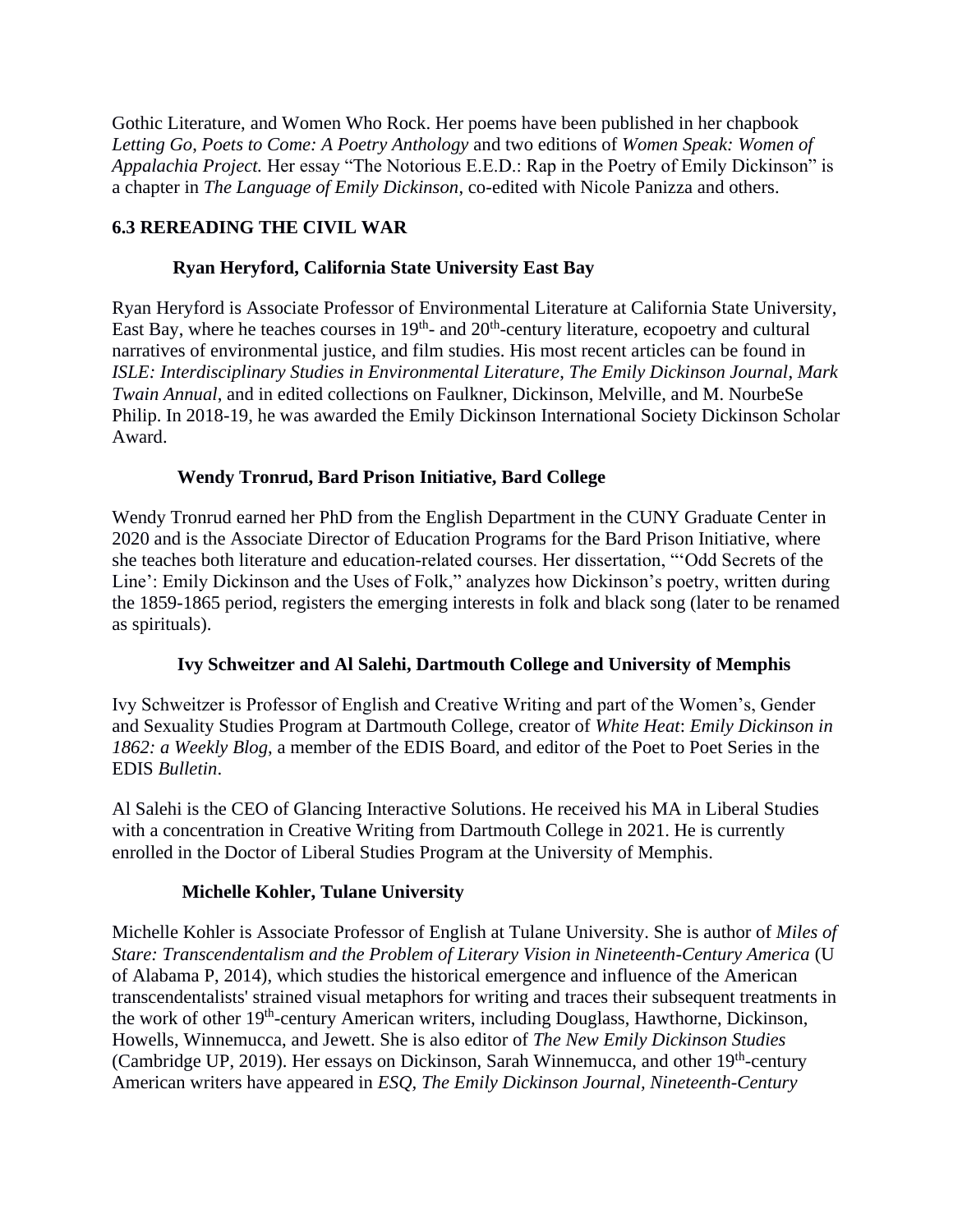*Literature, American Literary Realism, Arizona Quarterly*, and *A History of Nineteenth-Century American Women's Poetry* (Cambridge UP, 2016).

### **Conference Day 3, July 14**

#### **9:30-11:00 SESSION #7**

#### **7.1 DICKINSON AND LYRIC**

#### **Nelly Lambert, Bard College**

Nelly Lambert is Assistant Professor of American Literature with the Bard Early College network and a Faculty Associate with Bard College's Institute for Writing and Thinking. She is interested in writers with phenomenal spiritual lives and includes Emily Dickinson, Maya Angelou, and Walt Whitman in that description. She writes about each of these poets, as well as Gertrude Stein and Langston Hughes, and is currently working on two collaborative projects, one about the eccentric work of fellow teachers. She grew up in Haiti, France, and Washington, D.C.

#### **Amy Yue-Yin Chan, University of North Carolina at Chapel Hill**

Amy Chan is a PhD candidate in English and Comparative Literature at the University of North Carolina at Chapel Hill. She is interested in researching lyric poetry as a feminine mode of discourse and wants to examine in particular the works of Sappho, Emily Dickinson, Sylvia Plath, and Audre Lorde. She has done undergraduate research on Classical philosophy, American Modernist poetry, and the Latin novel.

### **Lianggong Luo, Central China Normal University**

Luo Lianggong is Professor of English at Central China Normal University, Wuhan, China. He is chief editor of *Foreign Language and Literature Research*, associate editor-in-chief of *Foreign Literature Studies,* and a member of the Editorial Board of academic journals in China and abroad. He serves as executive director of the Chinese/American Association for Poetry and Poetics (CAAP), and standing director of the China Association for the Study of American Literature. His academic research is focused on English poetry, African American literature, comparative literature, and literary translation study. He has published over 80 articles in these fields and over 20 books. Selected publications include *A Survey of English Poetry* (2002, 2005), *The Interplay between Art and Politics: On Langston Hughes's Poetry* (2010) and *LANGUAGE Poetics* (2013). His forthcoming monographs include *Ideolectical Writing: A Study of Contemporary American Poetry* and *A History of the 20th -century African American Poetry.*

### **Emma Horst, Loyola University Chicago**

Emma Horst is a third-year PhD student at Loyola University Chicago, specializing in 19<sup>th</sup>century British and American literature. She is currently interested in Victorian art, sensation fiction, aestheticism, and aesthetic theory. Horst has a background teaching high school English, and an MA in English from Loyola University Chicago.

### **7.2 DICKINSON'S ECOLOGIES**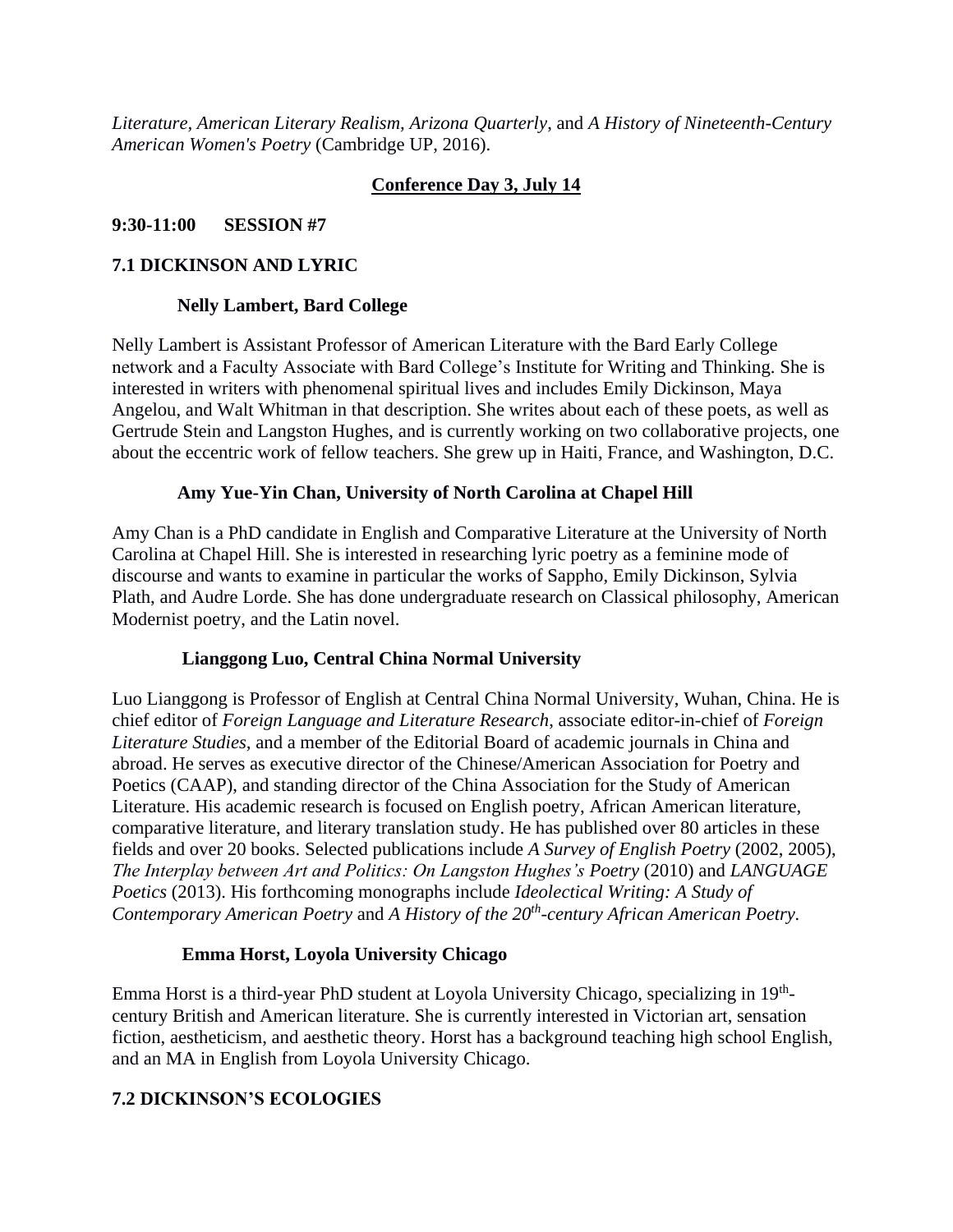### **Li-hsin Hsu, National Chengchi University**

Li-hsin Hsu is Associate Professor of English at National Chengchi University, Taiwan. Her research interests include Emily Dickinson studies, Romanticism, Transatlantic studies, Transpacific studies, Orientalism, and Ecocriticism. She has published in the *Emily Dickinson Journal*, *Symbiosis*, *Concentric*, and *Romanticism*, among other journals. She has guest-edited journal issues on transculture-related topics, including a special issue on "Transatlantic Literary and Cultural Relations: 1776 to the Present" for *The Wenshan Review* (June 2018) and a special issue on "International Dickinson: Scholarship in English Translation" for *The Emily Dickinson Journal* (Fall 2020). She has also contributed to a number of edited volumes, such as *Ephemeral Spectacles, Exhibition Spaces and Museums: 1750–1918* (Amsterdam University Press, 2021) and *Romantic Environmental Sensibility: Nature, Class, Empire* (Edinburgh University Press, March 2022), on topics related to space and race.

## **Baihua Wang, Fudan University, China**

Baihua Wang is Professor in the Department of Chinese Language and Literature, and Director of the Comparative Literature Programme at Fudan University, Shanghai. She is the co-translator of Alfred Habegger's *My Wars Are Laid Away in Books: The Life of Emily Dickinson* (2014) and Helen Vendler's *Dickinson: Selected Poems and Commentaries* (2021). With the cooperation of EDIS, she organized the first international Emily Dickinson symposium in China and launched the "Emily Dickinson Collaborative Translation Project." Based on this project, she co-edited with Martha Nell Smith *Critical Chinese Translations of Emily Dickinson's Poems* (2017). She is working on a new book, entitled "Emily Dickinson's Experimental Poetics and its Legacy."

### **Leonor María Martínez Serrano, Universidad de Córdoba**

Leonor María Martínez Serrano is a Lecturer in the Department of English and German Philology at the University of Córdoba. A member of the research group "Research of English and Related Literature," her research interests include American Literature, Canadian Literature, High Modernism, and Ecocriticism. She has been a Visiting Scholar at the University of Toronto and the University of British Columbia (Canada), the University of the West of Scotland (UK), Bialystok (Poland), and Oldenburg (Germany). She has co-edited *Modern Ecopoetry: Reading the Palimpsest of the More-than Human World* (Brill, 2021) and authored *Breathing Earth: The Polyphonic Lyric of Robert Bringhurst* (Peter Lang, 2021).

### **Li Ling, Central-South University, China**

Li Ling is Professor at the School of Foreign Languages, Central-South University, Changsha, China. Her research direction is American and British literature, especially 19<sup>th</sup>-century American literature.

## **7.3 DEBATING RACE AND FOREIGNHOOD**

### **Stephanie Farrar, University of Wisconsin, Eau Claire**

Stephanie Farrar is Associate Professor of English at the University of Wisconsin, Eau Claire. She is a former Member-at-Large of the Board of EDIS, and, with Cristanne Miller and Jane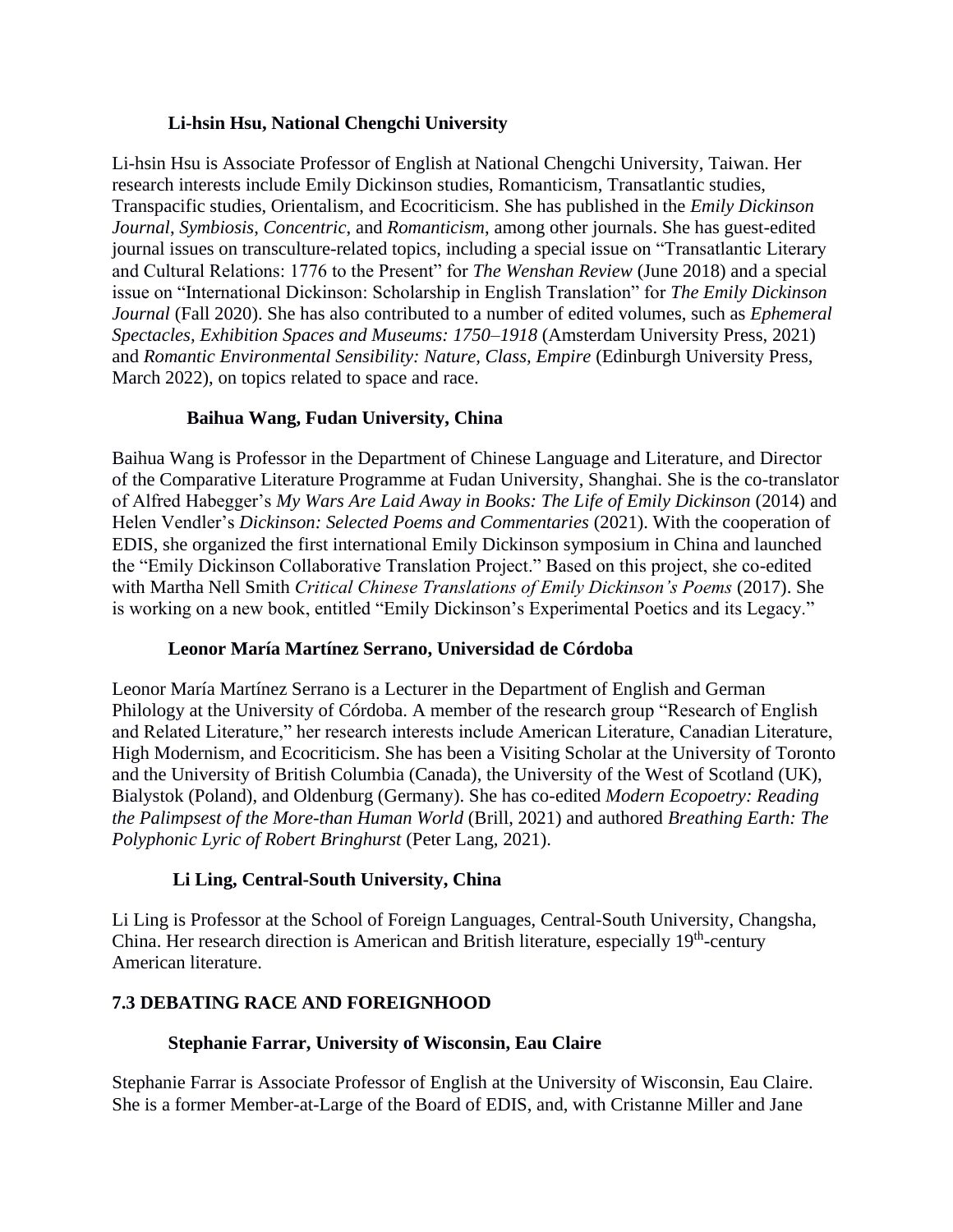Eberwein, co-edited *Dickinson In Her Own Time: A Biographical Chronicle of Her Life, Drawn From Recollections, Interviews, And Memoirs By Family, Friends, And Associates* (Iowa, 2016). She wrote the Dickinson section of the "Whitman and Dickinson" chapter for *American Literary Scholarship* for three years and has an essay on Lavinia Dickinson's poetry forthcoming in *Legacy*. She has also published on Black poets including Frances Harper, Albery Whitman, and James Madison Bell.

#### **Trevin Corsiglia, Washington University, St. Louis**

Trevin Corsiglia is a PhD student in Comparative Literature at Washington University in St. Louis. His works in progress include "Beckett's Radical Empiricism: The Flux and Breath of *Waiting for Godot*," a comparison of William James's pluralist metaphysics and Beckett's theater, and "Eliot and Montale: Strange Invitations into English and Italian."

#### **Aitana Monzón Blasco, Universidad de Zaragoza**

Aitana Monzon-Blasco is a poet and student of English Studies at the University of Zaragoza, who was recently awarded the IV ESPASAesPOESÍA Prize. In 2021, she enjoyed an ERASMUS course studying Comparative Literature at the University of Kent and she has participated in conferences on poetry at the UNED and the ENS in Paris. Author of *Dormir à la belle étoile* (Amarante) and *La civilización no era esto* (Espasa), she is interested in fragmentary poetry, ecopoetry, and the Anglo-Saxon legacy. She is also carrying out research on gender boundaries and decolonised identities in contemporary Native American literature.

#### **Helena Maragou, The American College of Greece, Deree**

Helena Maragou is Professor of American Literature and Dean of the School of Liberal Arts and Sciences at the American College of Greece, Deree. She has an MA in English from Kent State University and a PhD in American Studies from the University of North Carolina. Chapel Hill. Her teaching focuses on subjects in American literature and culture, in 19<sup>th</sup>-century English literature, Literary Theory, and Drama. Her scholarly work includes refereed articles and international conference presentations on literature of US minorities, women's literature, 19<sup>th</sup>century American literature, and American Studies pedagogy. She has also written on the historical roots and contemporary manifestations of Greek anti-Americanism as well as on the impact of American culture on various dimensions of Greek experience.

### **2:00-3:00**

### **TRANSLATION WORKSHOP**

#### **Antoine Cazé, Université de Paris**

Antoine Cazé is Professor of American Literature and Literary Translation at Université de Paris, where he runs the Center for Translation Studies and the "Observatoire de la littérature américaine," a research team devoted to the analysis of contemporary US experimental literature. He has contributed several articles on Dickinson to *The Emily Dickinson Journal*, *Profils américains*, and *Revue française d'études américaines* and has served on the Board of EDIS since 2013. He is also the author of *John Ashbery: à contre-voix de l'Amérique* (2000), a study